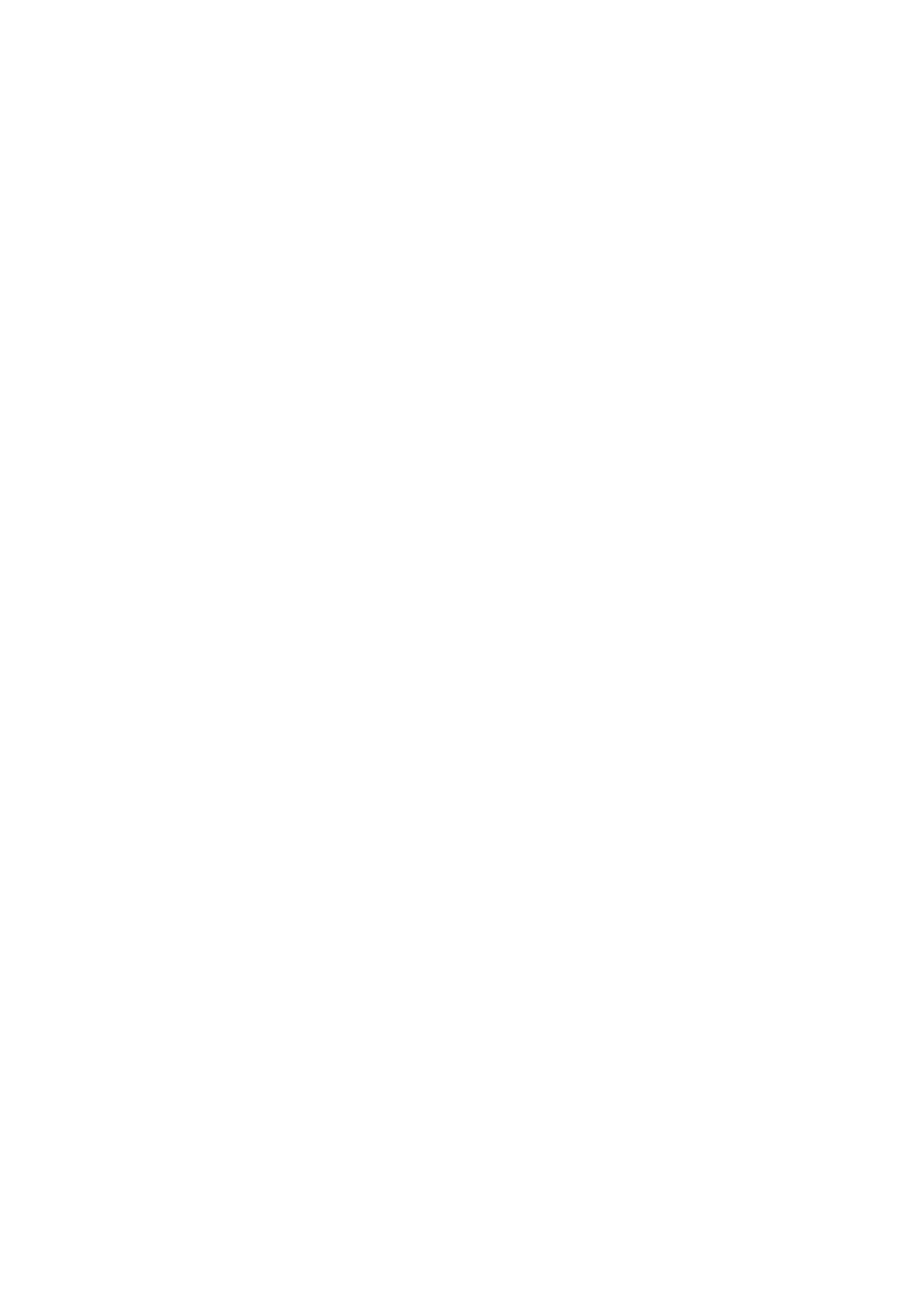# <span id="page-2-0"></span>**Acknowledgements**

Norwegian Refugee Council (NRC) would like to thank the NRC staff, all regional state administrations and local self-government authorities for providing timely information for the preparation of this material.

# **List of Abbreviations**

| <b>ATO</b>                        | Anti-terrorist operation                                                                                                      |
|-----------------------------------|-------------------------------------------------------------------------------------------------------------------------------|
| <b>GCA</b>                        | Government-controlled area (includes any government-controlled area in<br>Ukraine (not limited to Luhansk or Donetsk regions) |
| <b>IDP</b>                        | Internally displaced person                                                                                                   |
| <b>JFO</b>                        | Joint Forces Operation                                                                                                        |
| <b>LSGA</b>                       | Local self-governing authorities                                                                                              |
| <b>MinRegion</b>                  | Ministry for Communities and Territories Development of Ukraine                                                               |
| <b>NGCA</b>                       | Non-government-controlled area of Ukraine                                                                                     |
| <b>NGO</b>                        | Non-governmental organisation                                                                                                 |
| <b>NRC</b>                        | Norwegian Refugee Council                                                                                                     |
| <b>RSA</b>                        | Regional state administration                                                                                                 |
| <b>State Youth</b><br><b>Fund</b> | State Fund for Support of Youth Housing Construction                                                                          |
| <b>UAH</b>                        | Ukrainian hryvnia                                                                                                             |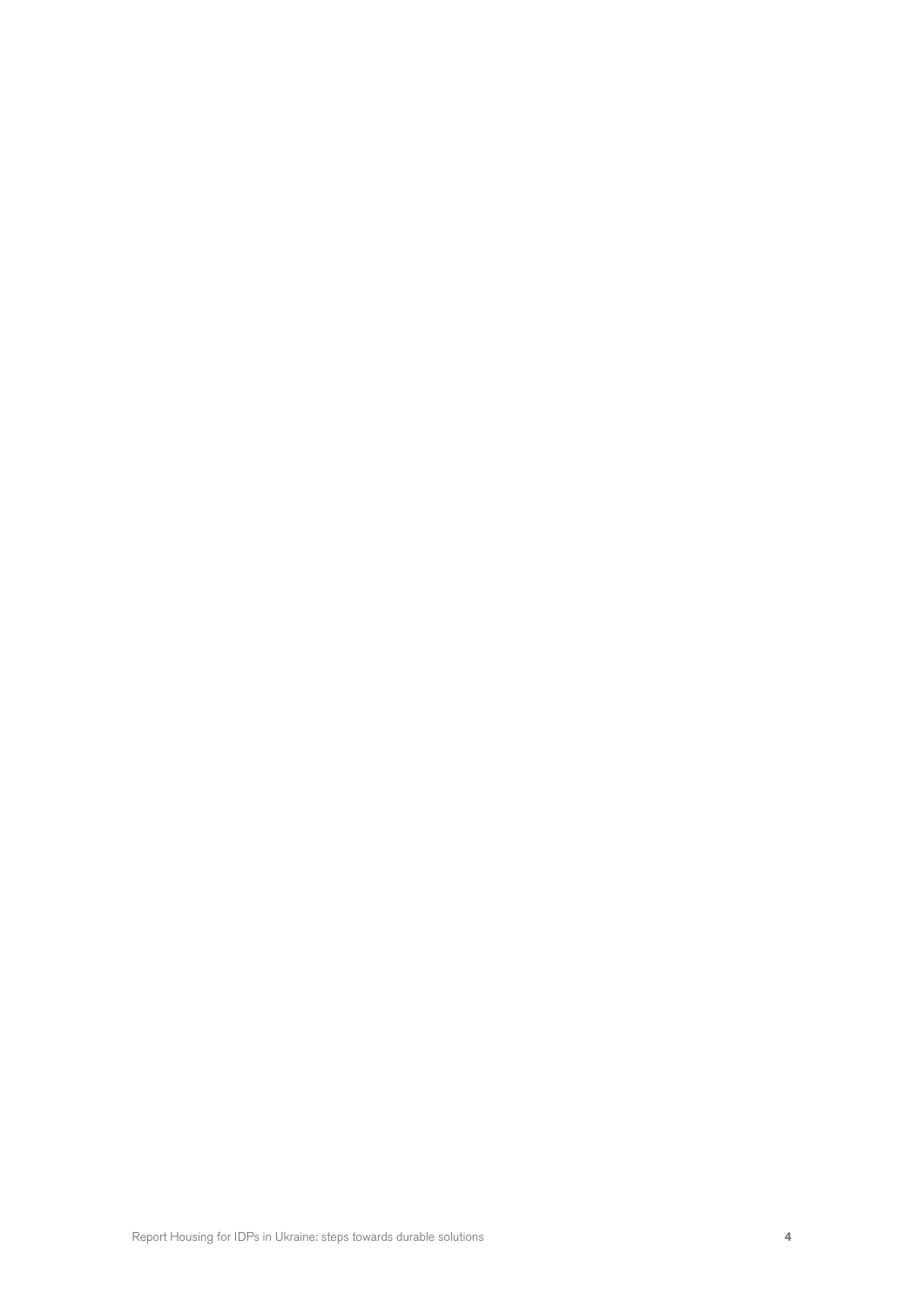# **Table of Contents**

| $\mathbf{1}$ . |  |
|----------------|--|
| $\mathbf{2}$ . |  |
| 3.             |  |
| 4.             |  |
| 5.             |  |
| 6.             |  |
|                |  |
|                |  |
|                |  |
| 7.             |  |
| 8.             |  |
| 9.             |  |
| 10.            |  |
| 11.            |  |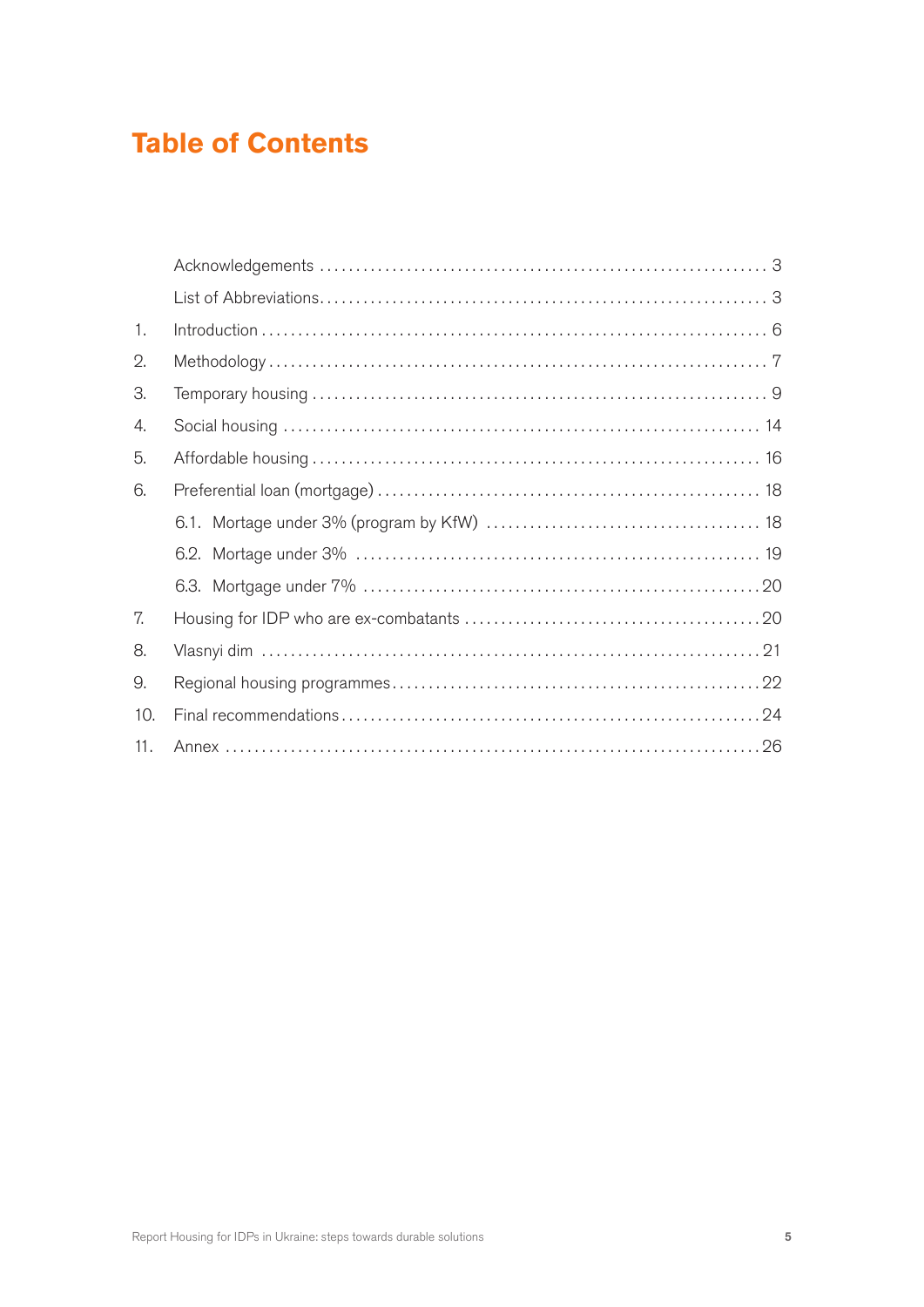# <span id="page-5-0"></span>**1. Introduction**

As confirmed by [the Profiling of IDP situation in Luhansk region](https://reliefweb.int/report/ukraine/profiling-idp-situation-luhansk-region-ukraine-data-driven-approach-durable-solutions?fbclid=IwAR37ULSrDdD22aOE7PWRf-YxXP4pKdHV_7dOMWGD85xjDGwcgG84rskqe_w) conducted by NRC Ukraine in 2019-2020, access to housing and employment are the key factors determining IDPs' intention to stay in the location of their displacement or to relocate elsewhere, including a return to their abandoned place of residence. The exercise also shows that the key major difference between IDPs and non-IDPs relates to housing ownership and security of tenure. Where 92% of non-IDP households reported owning their housing, the response rate among IDPs was 11%. Most IDPs reported to rent (66%) or stay in accommodation provided by their relatives or friends (19%). Around 3% of IDPs reported to reside in housing provided by the authorities.<sup>1</sup> According to the latest National Monitoring System Report on the situation of internally displaced persons conducted by International Organisation for Migration (IOM NMS), "60% of IDPs continued to live in rented housing, and only 10% of IDPs have own housing. Private property possession was named as the reason for returning by 86% of working-age returnees and by 94 per cent of elderly ones."2

As of 2021, there are several housing frameworks for IDPs available in Ukraine. However, those are not necessarily tailored to IDPs' needs, and insufficient budgetary allocations often impede their implementation. In addition, the IOM NMS confirms the lack of awareness regarding housing programmes among IDPs, as less than a half of interviewed have information concerning the favourable terms of housing solutions for IDPs. The majority of those who know at least some information regarding the housing solutions are working-age IDPs. Almost all IDPs who are aware of housing programmes would like to participate in them.3

In addition to the lack of awareness among IDPs about the housing solutions, this report demonstrates the lack of systemic and comprehensive data collection (in particular, regarding the free housing and a total number of housing units, availability of the housing funds, etc.) and lack of information about the obstacles IDPs face when pursuing the existing housing solutions.

This report provides a general overview and recommendations regarding the housing solutions available for IDPs in Ukraine.

<sup>1</sup> [NRC Report. Profiling of IDP situation in Luhansk Region, Ukraine https://www.nrc.no/resources/reports/profil](https://www.nrc.no/resources/reports/profiling-of-IDP-situation-in-luhansk-region-ukraine/)[ing-of-IDP-situation-in-luhansk-region-ukraine/](https://www.nrc.no/resources/reports/profiling-of-IDP-situation-in-luhansk-region-ukraine/)

<sup>2</sup> IOM NMS June 2021. [https://reliefweb.int/sites/reliefweb.int/files/resources/NMS%20Round%2017\\_eng\\_WEB.pdf](https://reliefweb.int/sites/reliefweb.int/files/resources/NMS%20Round%2017_eng_WEB.pdf)

<sup>3</sup> IOM NMS June 2021. [https://reliefweb.int/sites/reliefweb.int/files/resources/NMS%20Round%2017\\_eng\\_WEB.pdf](https://reliefweb.int/sites/reliefweb.int/files/resources/NMS%20Round%2017_eng_WEB.pdf)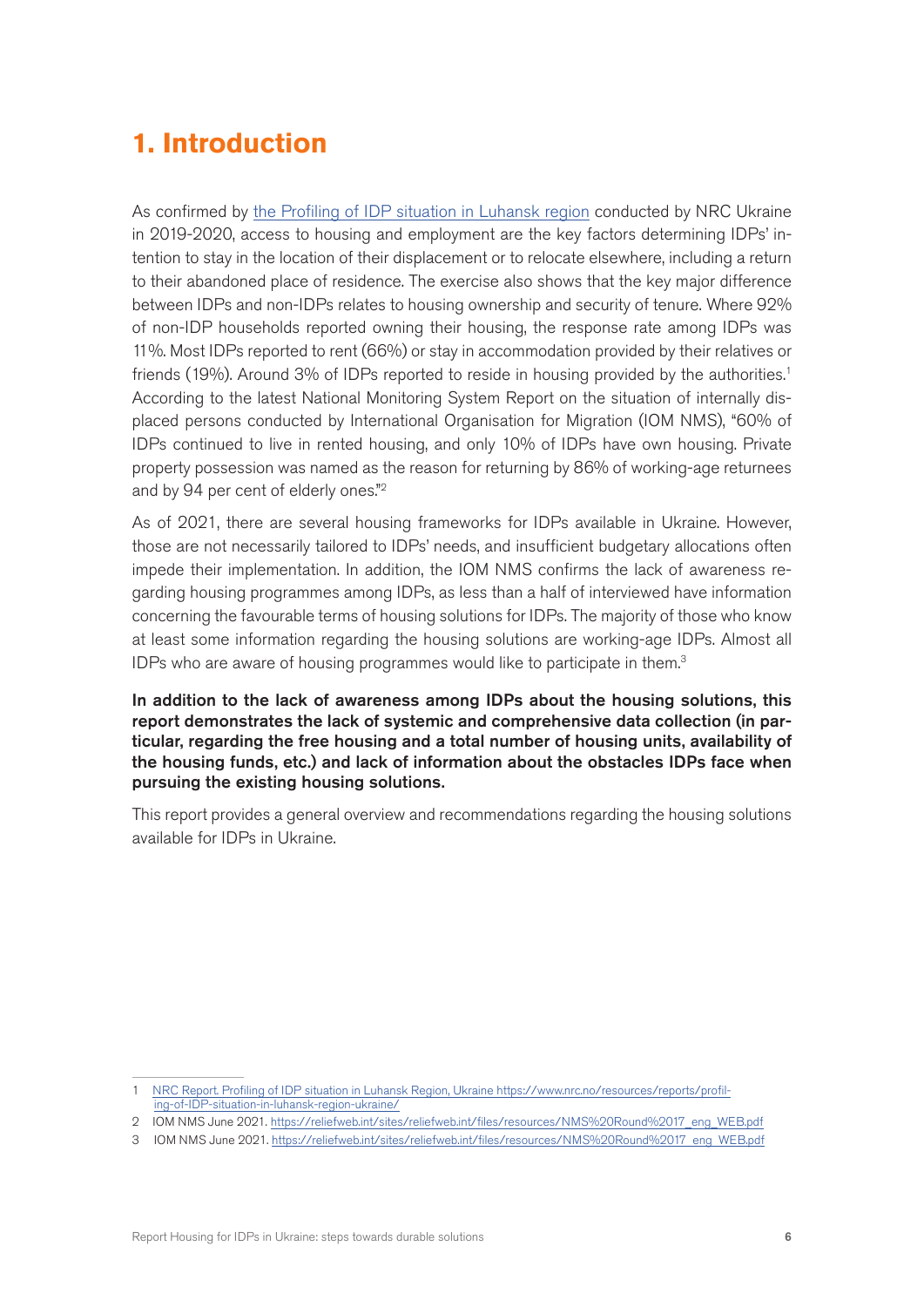# <span id="page-6-0"></span>**2. Methodology**

The research aims to provide evidence-based recommendations regarding housing solutions for IDPs in Ukraine by analysing different housing frameworks available for IDPs, particularly housing programmes existing at the national and regional levels, providing IDPs with a possibility to purchase or rent housing on preferential terms.

**December 2020 February – March 2021 April 2021** desk research and analysis of national and regional housing programmes available for IDPs. data collection through the public information requests sent to the regional and local authorities, the Ministry for Communities and Territories Development (MinRegion) and the State Fund for Support of Youth Housing Construction (State Youth Fund). analysis of the responses from the regional and local authorities, the MinRegion and the State Youth Fund.

The research was conducted through the following stages:

During the second stage, the inquiries were sent to the regional state administrations (RSAs) to obtain the unified data regarding:

1) Number of social and temporary housing (specifically temporary housing for IDPs) fund items (the total number of housing units, the number of free housing units, the number of housing units where IDPs live)

2) Number of citizens (total number and specifically IDPs) on the social and temporary housing registers during 2018 – February 2021

The RSAs and the local self-government authorities (LSGAs) were asked to provide information in open data format allowing to unify this information. Unified information at the regional level was obtained from the MinRegion and 7 RSAs.

One limitation of this report is that the quantitative data reflected in the report is valid as of February 2021, with some exceptions as of March and April 2021. Another limitation is that, possibly, not all responses from the authorities were timely received due to the technical issues related to email verification.

Overall, about 600 responses were analysed, as the RSAs, which did not provide unified information at the regional level, forwarded the inquiries to the territorial communities. On average, within each region, the responses were received from about 35 LSGAs.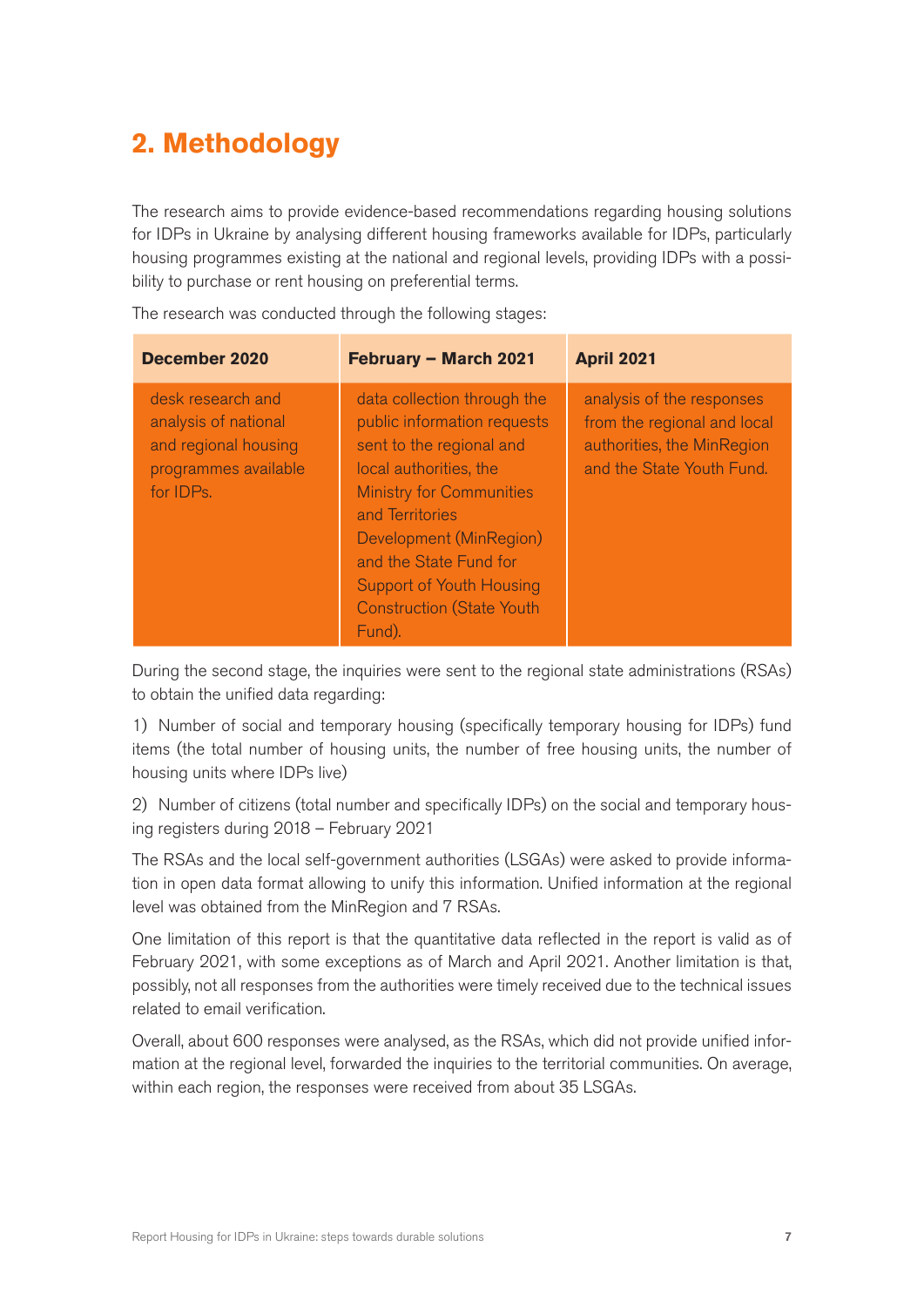# **What is "a durable housing solution" according to international standards?**

According to the Inter-Agency Standing Committee Framework, a durable solution is achieved when IDPs have access to "adequate standard of living, including at a minimum shelter, health care, food, water and other means of survival. An adequate standard of living requires that at a basic minimum IDPs have adequate access, on a sustainable basis, to basic shelter and housing.<sup>"4</sup>

In this context, adequacy means accessibility, availability, acceptability, adaptability.

- "Accessibility" means that if the housing is provided in the hard-to-reach area or the area with poor infrastructure, it cannot be considered a durable solution.
- "Availability" means that housing is within safe and easy reach. Beneficiaries can physically and financially access it; it refers to the level of awareness of beneficiaries about the housing opportunities and their provision without discrimination.
- "Acceptability" means that housing solutions should be culturally appropriate and sensitive to gender and age.
- "Adaptability" means the flexibility of housing solution to the changing needs of IDPs.<sup>5</sup>

*"Adequate housing conditions and tenure security (including that of land when relevant) are essential to an adequate standard of living. The indicators on tenure security include actual tenure (type of tenure and experiences of evictions) and perceived tenure security (in the form of fear of eviction). Adequate housing conditions include basic access to drinking*  water and sanitation facilities (see indicators on access to services); sufficient living area; *durable housing; and security of tenure. These indicators can be collected at the household level, though tenure security might need to be assessed at the individual level in cases where access and property rights to housing and land require a gender analysis."6*

Therefore, theoretically, all existing housing programmes available for IDPs in Ukraine can be considered as "durable solutions". However, this consideration depends on a variety of individual factors. Therefore, the questions that need to be answered are: "Who is this internally displaced person? What are his or her intentions and housing needs? Is the housing solution provided tailored to these intentions and needs?"

For instance, temporary or social housing can be potentially defined as "durable solutions" for the most vulnerable IDPs, e.g., elderly or IDPs residing in collective centres. At the same time, some housing frameworks may not work for IDPs who previously resided in rural areas, do not want or cannot financially afford participating in programmes to purchase housing in urban areas. Thus, the programme "Vlasnyi Dim" could be their durable housing solution, but it will unlikely meet the needs and intentions of the urban IDPs.

<sup>4</sup> IASC Framework

<sup>5</sup> [https://www2.ohchr.org/english/issues/idp/docs/A.HRC.13.21.Add.4\\_framework.pdf](https://www2.ohchr.org/english/issues/idp/docs/A.HRC.13.21.Add.4_framework.pdf)

<sup>6</sup> <https://inform-durablesolutions-idp.org/library/adequate-standard-of-living/>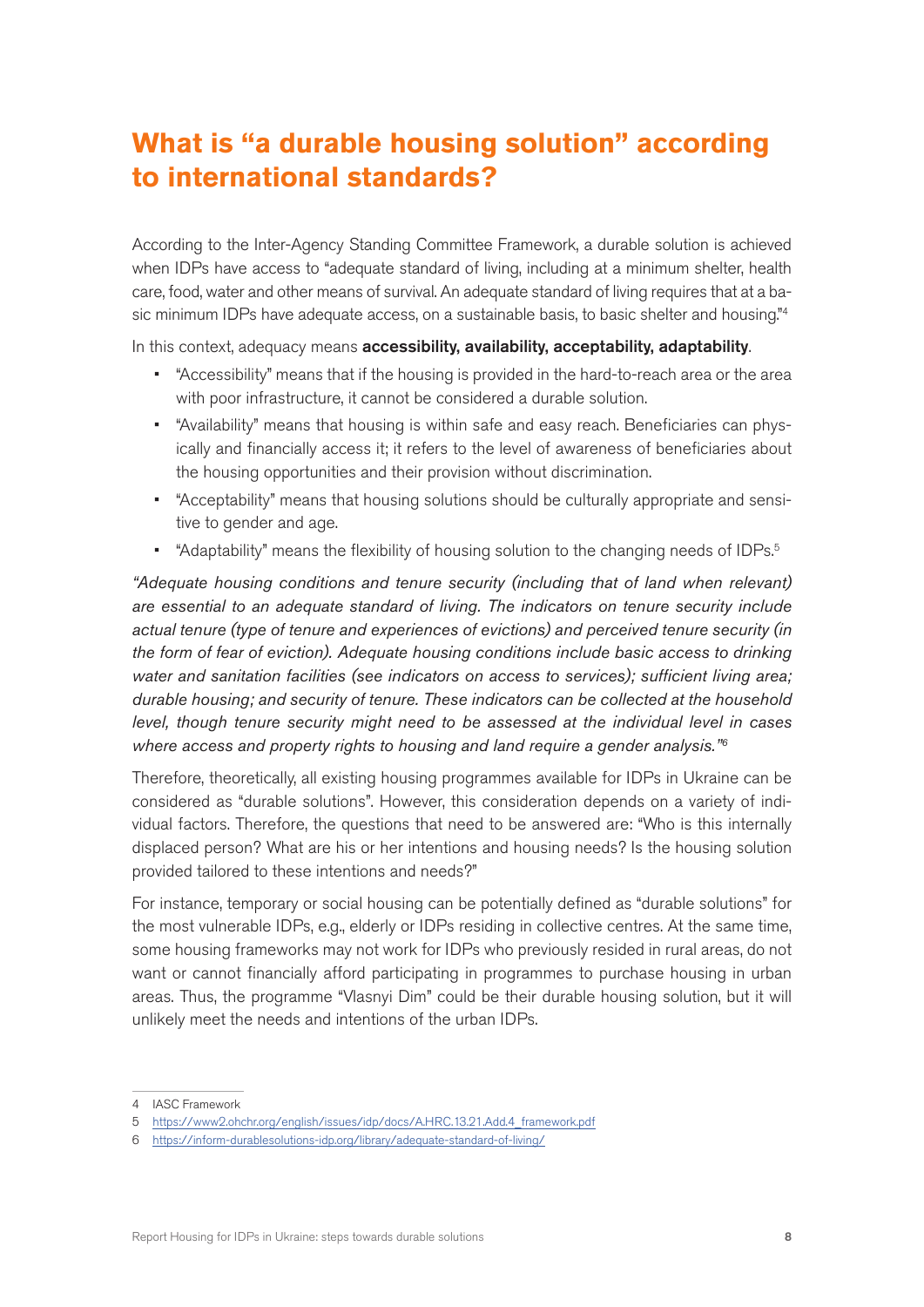# <span id="page-8-0"></span>**3. Temporary housing**

## **Overview**

There is a special legal framework that provides temporary housing specifically for IDPs.<sup>7</sup> The temporary housing is provided based on the scoring system by local authorities. IDPs can obtain free temporary housing in any area (not linked to the place of residence indicated by an IDP certificate since 2021) in case they do not own any housing in the government-controlled areas (GCA) or their housing has been destroyed or declared unfit for living due to the conflict. In case there is free housing available, an IDP with the highest score receives a chance to sign the tenancy agreement for up to one year with the possibility of extension. The use is free; only utility bills shall be paid.

 $\bullet$ Timeframe: the programme is available for IDPs since June 2019.

Registration: IDPs who are in need of housing from the housing stock for temporary residence are registered. The registries are maintained by the local councils (executive committees).

## Can the temporary housing programme be a durable solution for IDPs in Ukraine?

There is not enough data to answer this question ultimately.

- In Ukraine, additional data collection & research are needed as there is no sufficient information regarding the availability of the temporary housing units.
- For the proper assessment, comparative data about IDPs and non-IDPs is required to understand how many IDPs and non-IDPs rent apartments. Even more important can be calculating the percentage of IDPs remaining without adequate housing solutions, reducing this percentage over time, and comparing the ratio for the resident population or the national average.
- As mentioned above, IDPs enjoy the right to rent this temporary housing for free for up to one year with the possibility of extension, which is the primary and general term prescribed by the domestic legislation and applicable to other types of tenancy agreements. The short duration cannot be the only reason which does not allow to consider this programme as a durable solution, especially in the light of the absence of data on how many evictions occurred since the beginning of the programme; on which basis and how many tenancy agreements were prolonged, etc.
- From the perspective of access to effective mechanisms to restore housing, land and property (HLP), temporary housing can be considered a durable solution only for those who used to rent housing before the displacement and do not own any other dwelling.
- In 2021 the funding increased, but additional research is needed whether it is a sufficient to cover the basic needs of IDPs.

<sup>7</sup> [Decree of the Cabinet of Ministers of Ukraine dated 26 June 2019 No. 582](https://zakon.rada.gov.ua/laws/show/582-2019-%D0%BF/print)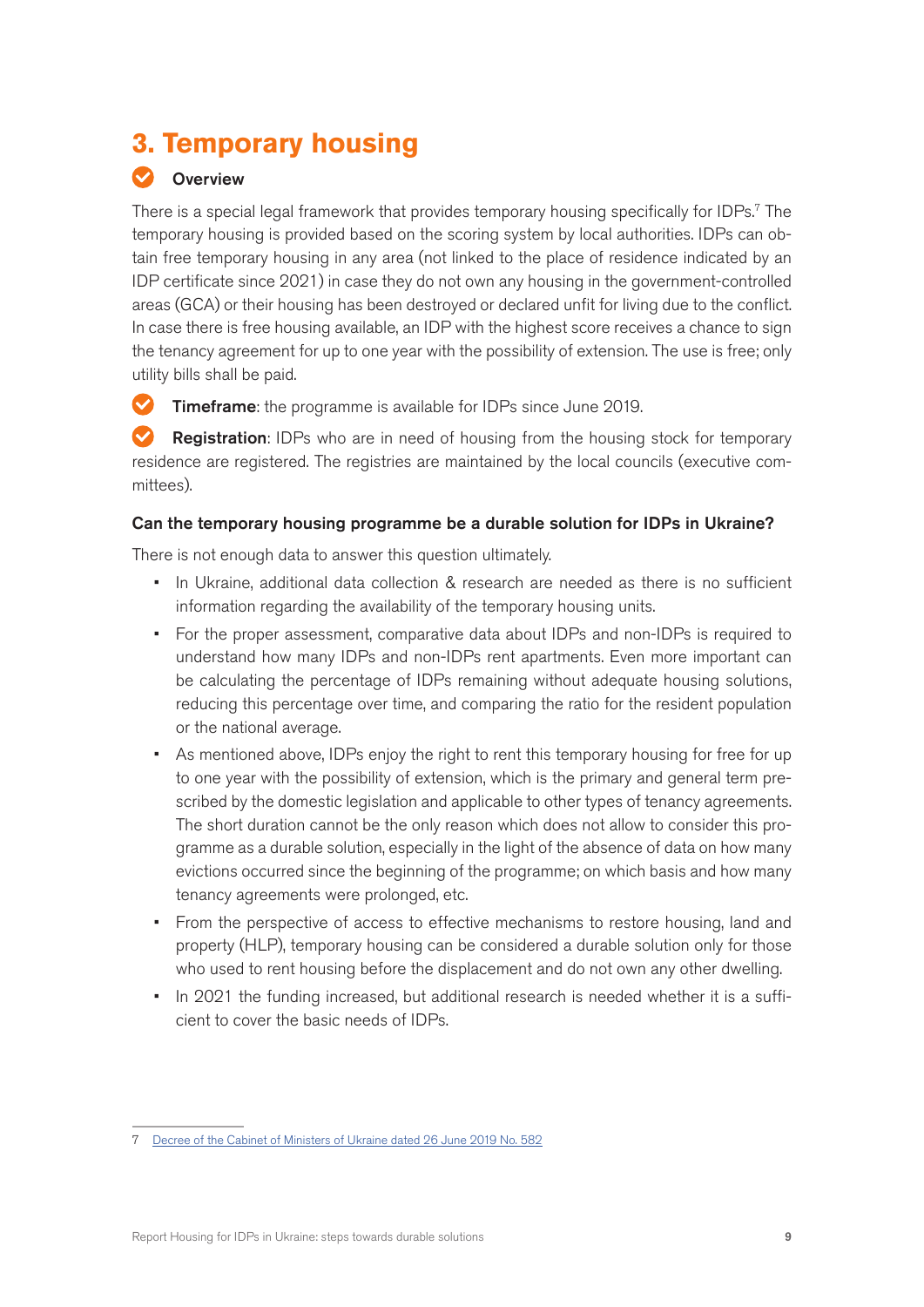## How is it formed?

Temporary housing fund is formed by the local authorities/civil-military administration by:

- construction of new buildings,
- reconstruction of existing housing,
- conversion of non-residential housing units into residential,
- transfer of housing to communal or state ownership,
- purchase of housing,
- overhaul/repairs of housing units, including from social housing.<sup>8</sup>

#### $\blacktriangleright$  How is it funded?

- One of the possibilities (should be initiated by a local authority) is to create a temporary housing fund with co-financing from the state budget (30% – local funding, 70% – subventions from the state budget).9
- In 2020, the state budget prescribed UAH 20 million for such subventions.<sup>10</sup>
- In 2021, the state budget prescribes UAH 125 million for such subventions.<sup>11</sup>

#### Key findings and recommendations  $\bullet$

The LSGAs (or civil-military administrations (СMA) in their absence) form the temporary housing funds and track the number of temporary housing units. However, since 2019, the MinRegion has been bi-annually monitoring the implementation of local programmes establishing social and temporary housing funds, with a particular focus on the needs of IDPs.. These new powers of the MinRegion originated from the Action Plan for implementing the National Strategy of IDPs Integration and Durable Solutions until 2020 (which expired last year). This allowed obtaining generalised data at the regional level on the total number of housing units in each fund (including free housing units) and their allocation to IDPs. In addition, under this study the data was also obtained from the LSGAs, allowing to make the following conclusions:

## 1. The compiled data provided by the MinRegion and transmitted from the RSAs/ LSGAs often does not correspond to the data received directly from the LSGAs.

In 16 regions, where the data was collected from the village, settlement and city councils and summarised, the findings mismatch the numbers provided by the RSAs and transferred to the MinRegion. This results in the lack of a comprehensive assessment of the authorities' capacities to provide housing for IDPs.

## Recommendation to the LSGAs:

• To facilitate the transfer of reliable and up-to-date data on the number of housing units in the temporary housing fund for IDPs to enable the development of a comprehensive housing policy by the MinRegion.

<sup>8</sup> [clause No. 4 of CMU Resolution on the forming of the temporary housing fund](https://zakon.rada.gov.ua/laws/show/582-2019-%D0%BF#Text)

<sup>9</sup> [Decree of the Cabinet of Ministers of Ukraine dated 04 October 2017 No. 769](https://zakon.rada.gov.ua/laws/show/en/769-2017-%D0%BF)

<sup>10</sup> <https://www.kmu.gov.ua/news/na-pridbannya-zhitla-dlya-vpo-uryad-vidiliv-56-miljoniv-griven>

<sup>11</sup> budget code – 3911020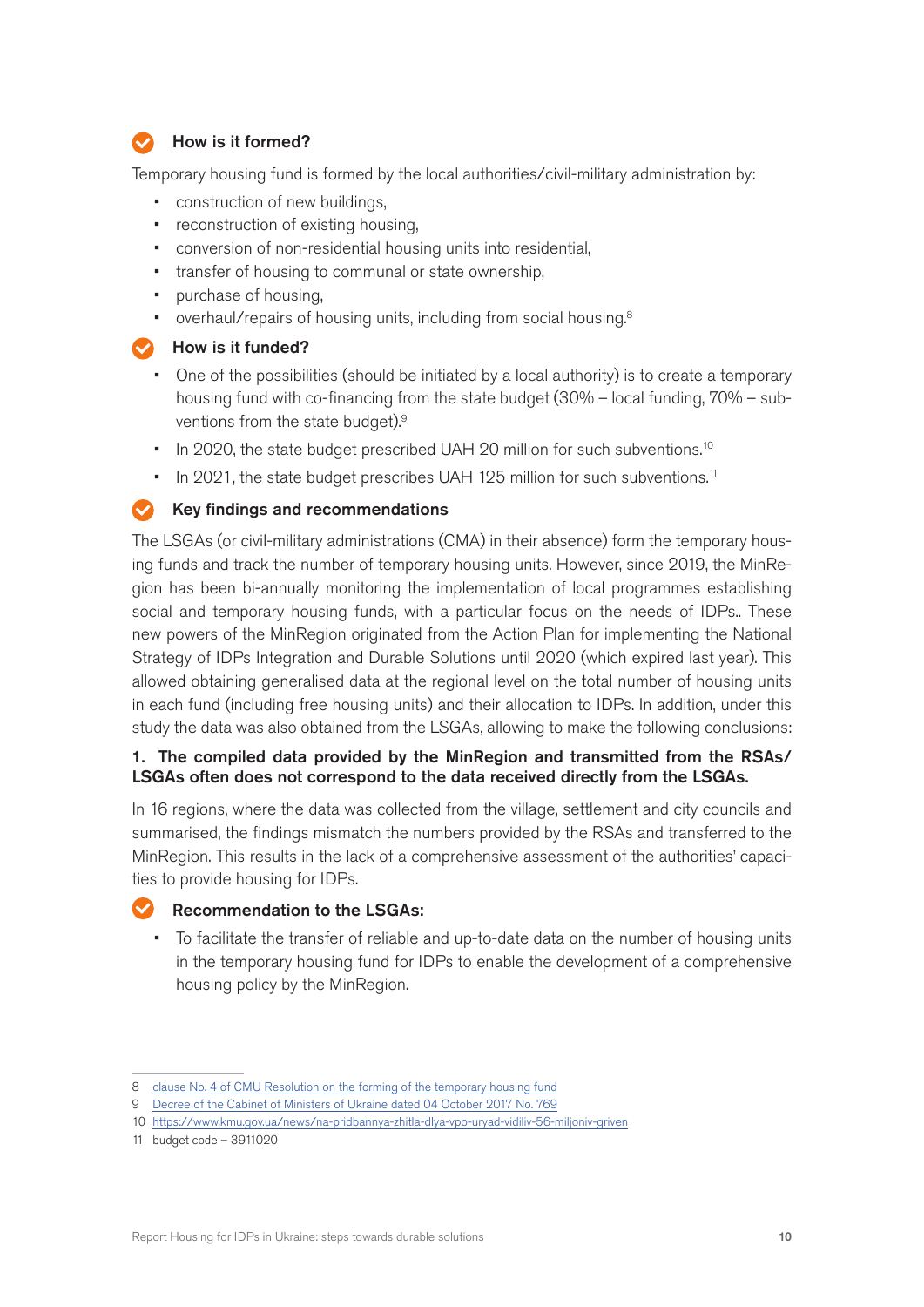## 2. Most LSGAs do not track or register the number of citizens in need of housing from the temporary housing fund.

The vast majority of the LSGAs state that they do not keep this register using different justifications. Some LSGAs refer to the absence of a temporary housing fund. This approach does not allow to determine the real housing needs of IDPs and, accordingly, their satisfaction and interest in the given housing solution. Another justification regarding the lack of the registry is the absence of applications from IDPs. Possibly, this is a consequence of IDPs' low awareness about the availability of such solutions and registration procedure.

## Recommendations:

- To conduct registration of citizens who need housing from temporary housing funds, regardless of the presence or absence of a temporary housing fund in the given location (or free housing units in it).
- To raise awareness among IDPs about temporary housing as a possible housing solution.

## 3. Absence of clear differentiation between the temporary housing fund, covering a wider range of vulnerable persons (CMU Resolution of 31 March 2004 №422) and the temporary housing fund for IDPs, which has a special co-financing procedure from the state budget (CMU Resolution of 26 June 2019 № 582)

In their responses to the public information requests, the LSGAs were divided in their approaches. Yet, there were many cases when two separate temporary housing funds were created in the same city (for example, in Mariupol, Pokrovsk, etc.).

This approach is also confirmed by the response of the MinRegion, which reported that "at the time of approval of the Plan (meaning the Action Plan for the implementation of the National Strategy on IDP Integration), the Resolution of the Cabinet of Ministers of Ukraine of 26 June 2019 No. 582 "On the approval of the Procedure for the creation of temporary housing funds for internally displaced persons and the Procedure for providing temporary housing from temporary housing funds for internally displaced persons" was not adopted. Therefore, the MinRegion does not separately monitor housing units from temporary housing funds for IDPs, as foreseen in this resolution".

## Recommendations to the national authorities:

- To elaborate on clear differentiation between the housing funds created following the Resolution of the Cabinet of Ministers of 31 March 2004 №422 and the Resolution of the Cabinet of Ministers of 26 June 2019 № 582.
- To ensure monitoring of the temporary housing funds for IDPs by the MinRegion (include it in Action Plan for National Strategy on IDP Integration).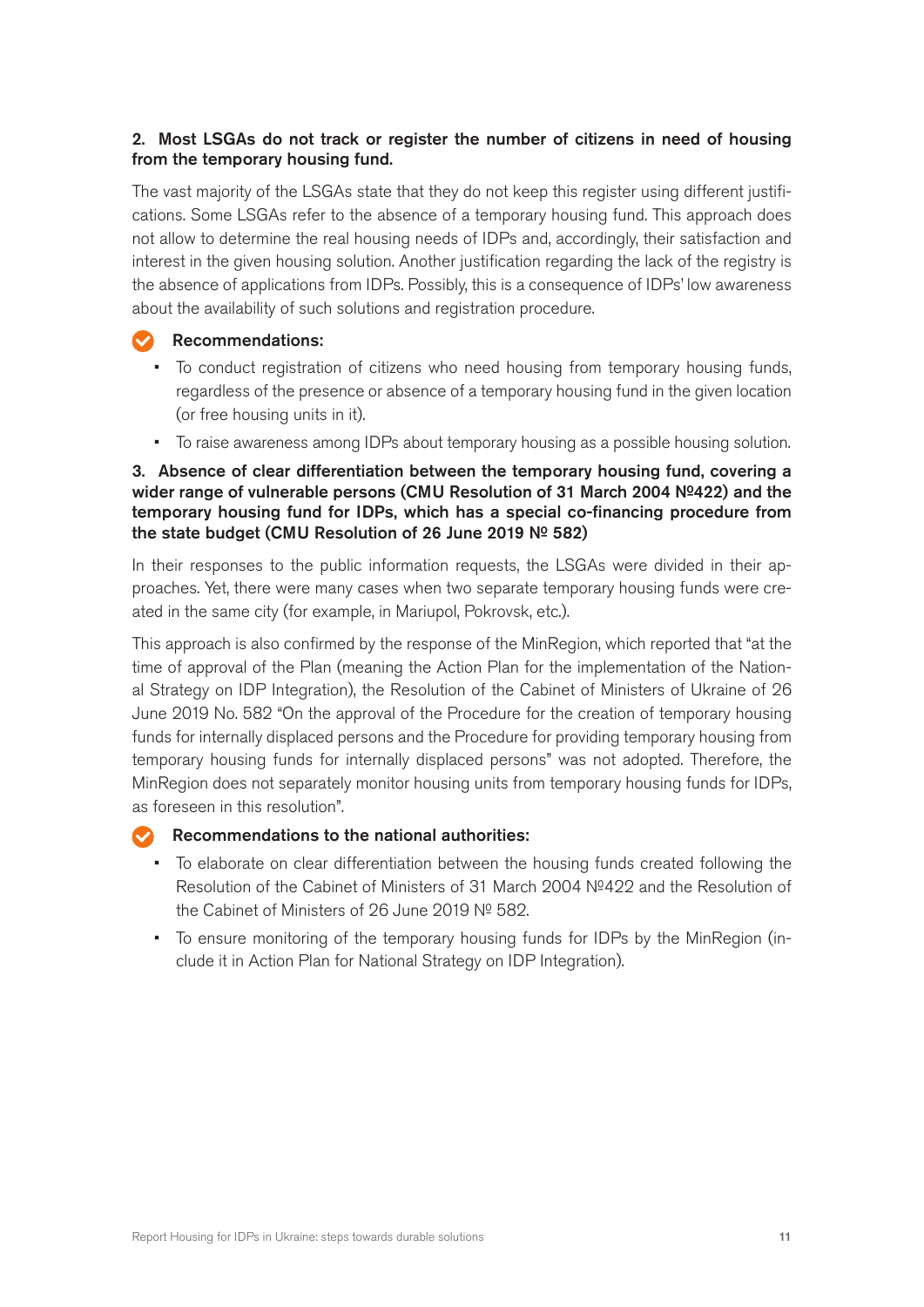4. There are free housing units in different regions, which may indicate the low awareness among IDPs about their availability or mismatch with IDPs' needs and intentions.



According to the MinRegion, as of 1 January 2021, 1997 housing units in Ukraine belong to the temporary housing fund, where 1840 IDPs live, and 186 housing units in this fund were free at the beginning of 2021. According to the same data, the largest number of temporary housing units are located in the Donetsk region – 597 housing units (11 free), where 517 IDPs live. On the other hand, in the Luhansk region, only 51 housing units were included in the temporary housing fund, which provided accommodation for 35 registered IDPs.



According to the response from the MinRegion, there has been no temporary housing fund created in Ivano-Frankivsk, Kyiv, Rivne, Sumy, Ternopil, Zakarpattia regions and the city of Kyiv. However, at least ten apartments from the temporary housing fund were identified in Ternopil region (one of them is free). A similar situation with discrepancies in figures was also found in Lviv region: according to the MinRegion, there are six housing units in the temporary housing fund, but according to the LSGAs, there are at least 55 housing units).

The data regarding available housing funds collected independently from the LSGAs is significantly different from the generalised data obtained from the MinRegion. For example, in the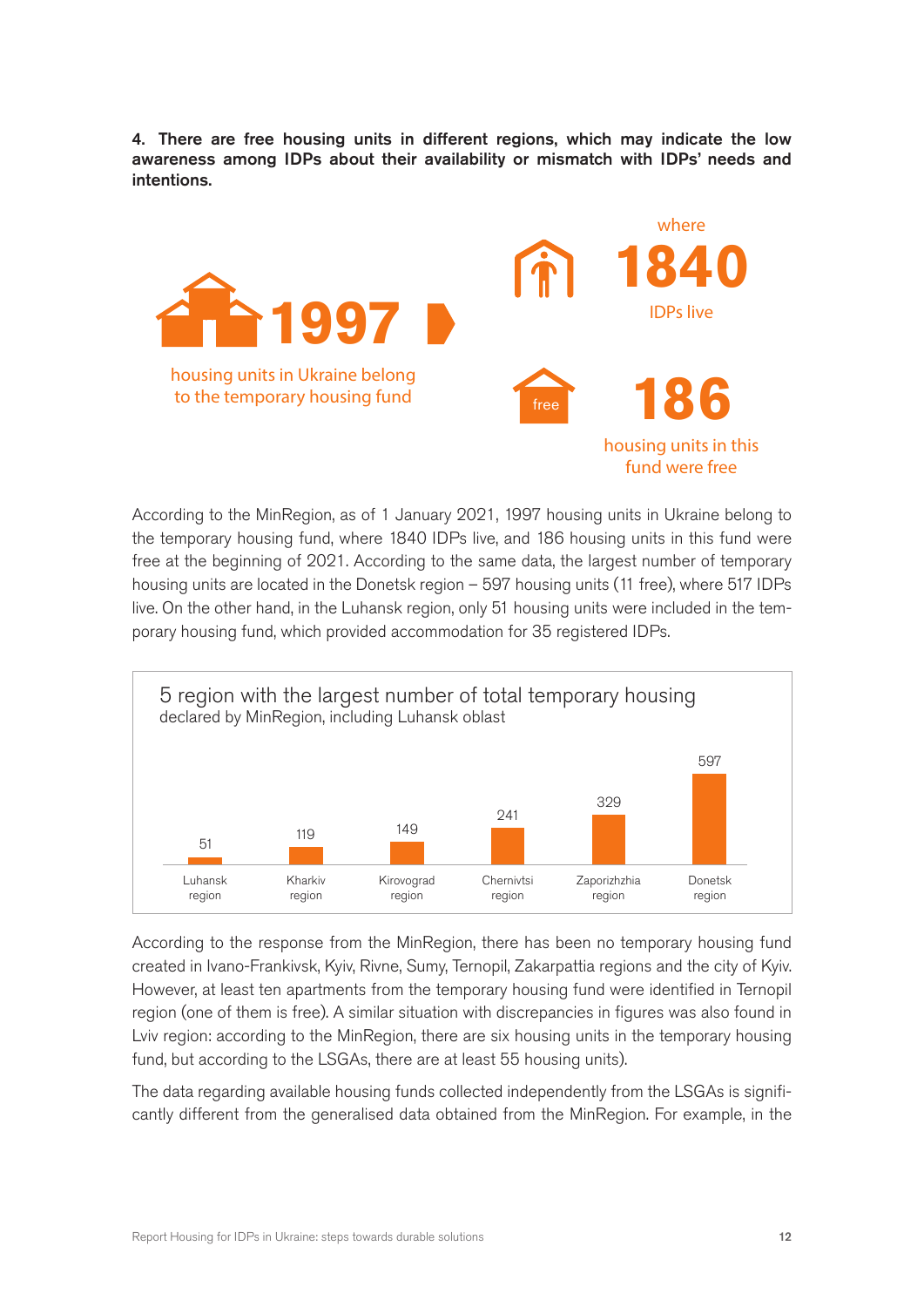Donetsk region, there are at least 62 free housing units in this fund (as opposed to 11 declared by the MinRegion), in particular in these cities:

- Bakhmut two housing units
- Kramatorsk 37 housing units
- Mariupol 23 housing units

There are also free housing units in the cities, particularly in Odesa (four housing units), Izyum and Lozova in Kharkiv region (19 and 16 free housing units, respectively). This finding illustrates that these housing units are most likely free not because of their remoteness to infrastructure, lack of jobs, or locations in rural areas, but due to other reasons (possibly low awareness among IDPs).



## Recommendations:

- To collect reliable and up-to-date data on the number of housing units included in the temporary housing fund
- To ensure that this data is open and transparent, as well as available to host community members and IDPs<sup>12</sup>
- To carry out temporary housing accounting despite the lack of an appropriate fund to monitor the real needs of applicants
- To raise awareness among IDPs about possible housing solutions and explain registration procedures, etc.
- To elaborate on clear differentiation between the temporary housing fund and temporary housing fund for IDPs (if any)

<sup>12</sup> While ensuring the protection of personal data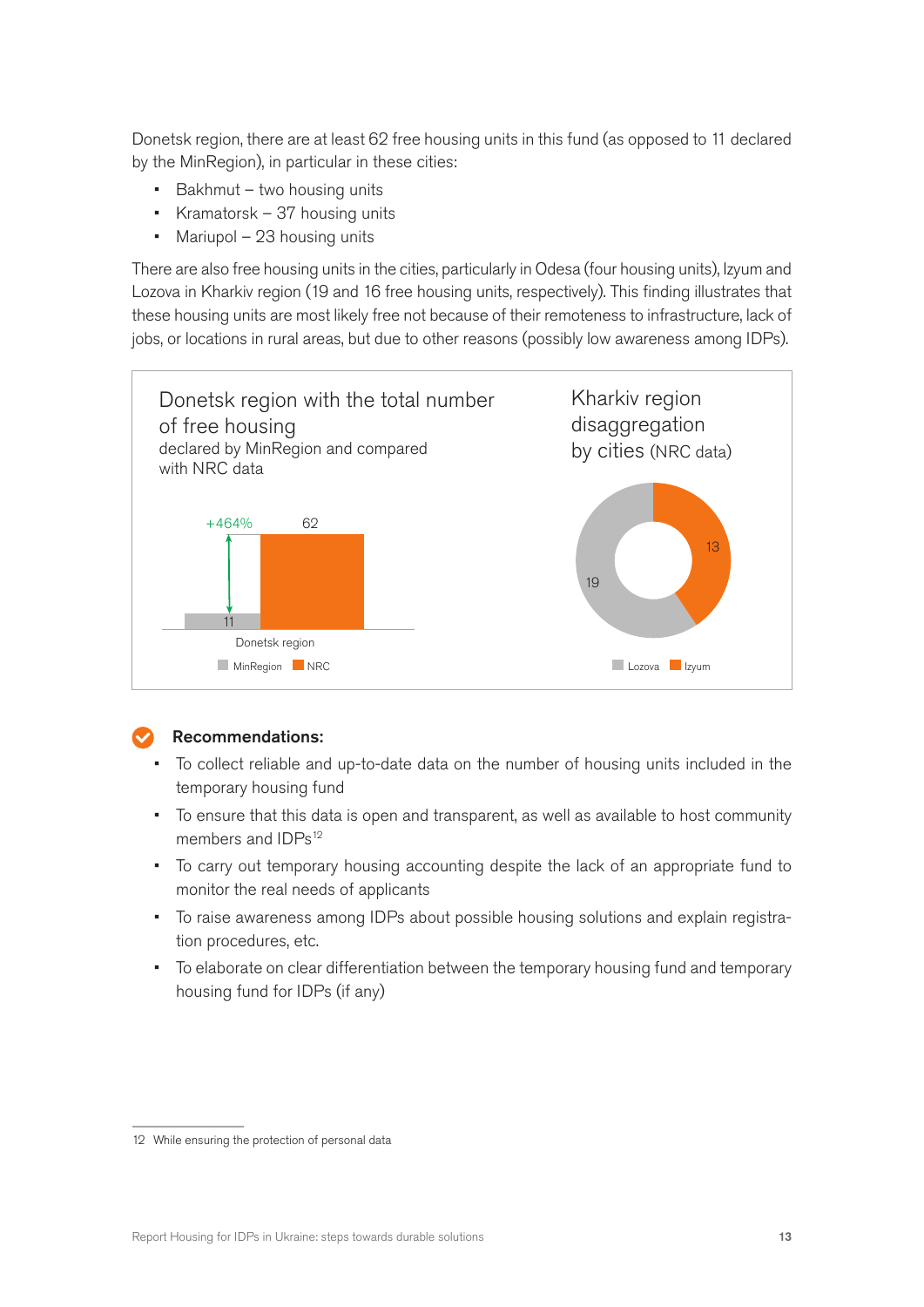# <span id="page-13-0"></span>**4. Social housing13**

## **Overview**

The programme of social housing applies to all vulnerable categories of Ukrainian citizens, not only IDPs. It does not prioritise IDPs so that they can apply on general terms and condition. Under this programme, IDPs must pay rent (set by each local authority individually to each applicant)<sup>14</sup> and the utilities. They cannot obtain this housing on private property.

 $\triangledown$  **Timeframe:** the programme is available for IDPs since February 2018 (for some types of IDPs (employeеs of the relocated educational institutions – since November 2016).

Register: social housing registration is conducted by the executive committees of the local councils.

#### How is it formed?  $\bullet$

Social housing fund is formed by local authorities by:

- construction of new buildings
- reconstruction of existing housing
- conversion of non-residential housing units into residential
- obtaining ownership for a housing by the deed of gift (e.g., from the private sector, legal entities, international organisations)
- obtaining ownership for housing after court decision (e.g., abandoned property without an owner)
- transferring part of the housing in the newly constructed buildings from the construction company
- transferring housing from the state property to the local property (funded by the state budget)
- use of private property according to the concluded agreement
- other means, which are not forbidden by law

## How is it funded?

In 2020 and 2021 – there were no funding allocations from the state budget to support the creation of the social housing funds (some funds can be allocated in other programmes or provided to another budget manager without additional clarification with a possible further contribution to the social housing fund – for instance through State Fund of Regional Development).

#### Key findings and recommendations  $\overline{\mathcal{L}}$

As it was mentioned in the chapter on temporary housing, the MinRegion also carried out semi-annual monitoring of the availability of housing stocks in social housing funds and temporary housing funds during 2019-2020.15

<sup>13</sup> [Law of Ukraine "On the Housing Fund for Social Purposes"](https://zakon.rada.gov.ua/laws/show/3334-15/sp:head-:max25)

<sup>14</sup> Calculation of pricing is prescribed by [CMU Resolution](https://zakon.rada.gov.ua/laws/show/155-2007-%D0%BF#Text)

<sup>15</sup> According the Action Plan for the implementation of the National Strategy of IDP Integration in 2017-2020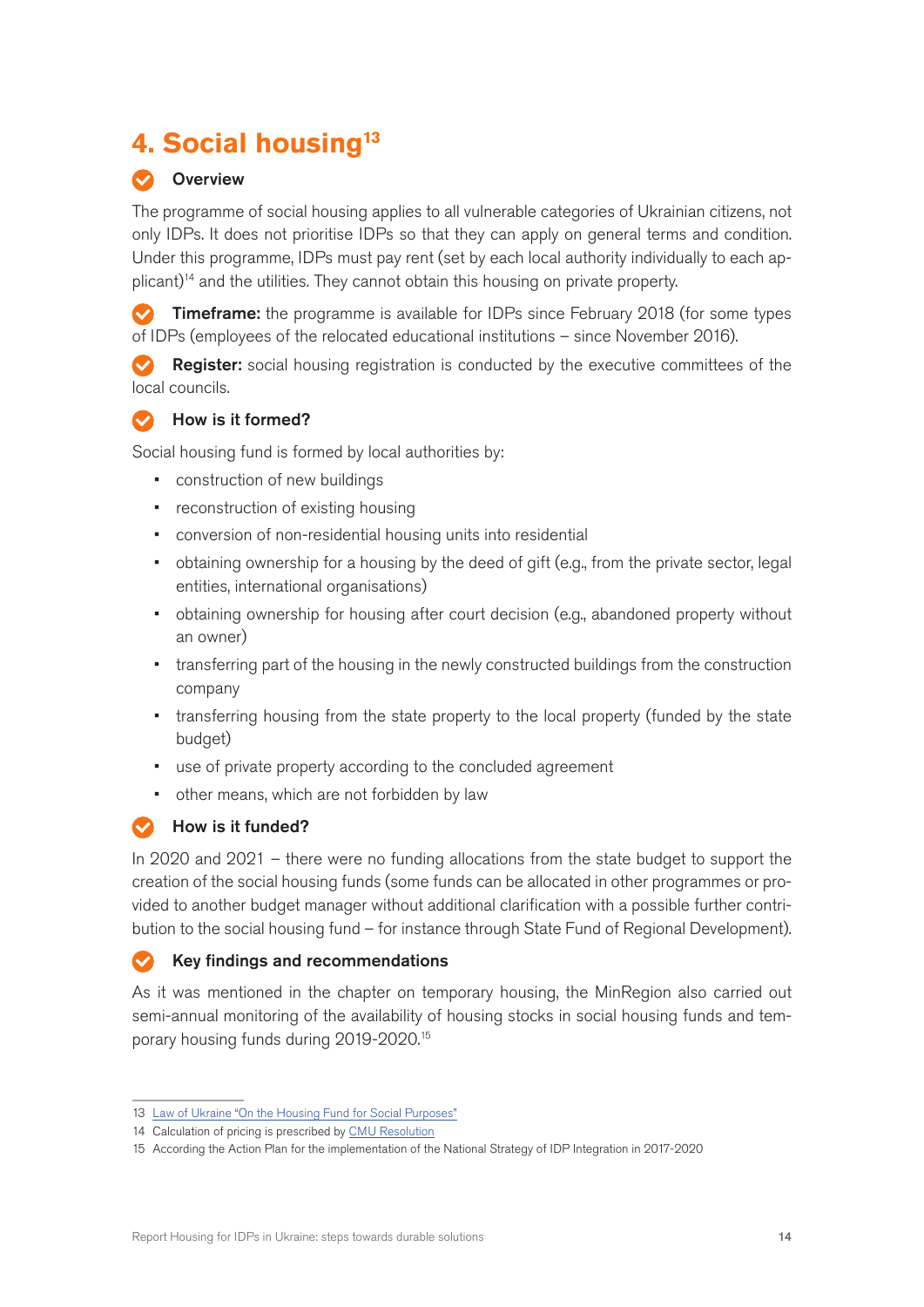

According to the data provided by the MinRegion, as of January 1, 2021, there are 1,000 housing units in Ukraine that are part of the social housing fund (except social dormitories), where 185 IDPs reside. 170 out of 1,000 housing units in this fund were free at the beginning of 2021. Thus, every fifth person, living in social housing is an IDP, which indicates the existing demand among some categories of displaced populations.

The largest number of social housing units is registered in Zaporizhzhia region (158), the second place – Donetsk region (129 housing units). According to the MinRegion, there is no social housing in Lviv and Ternopil regions at all.



Similar problems to the ones observed with temporary housing can be identified with social hosing fund, particularly:

1) low awareness among the population (regarding available free housing);

2) the problem with the collection and reliability of data (significant discrepancies were identified between the unified data provided by the MinRegion (which it obtained from the LSAs/ RSAs) and the data collected directly from the LSGAs). Thus, the accurate number of available social housing units is still unknown;

3) lack of social housing registration due to the lack of social housing (not due to the absence of applicants), which affects the absence of data regarding the needs of the vulnerable population;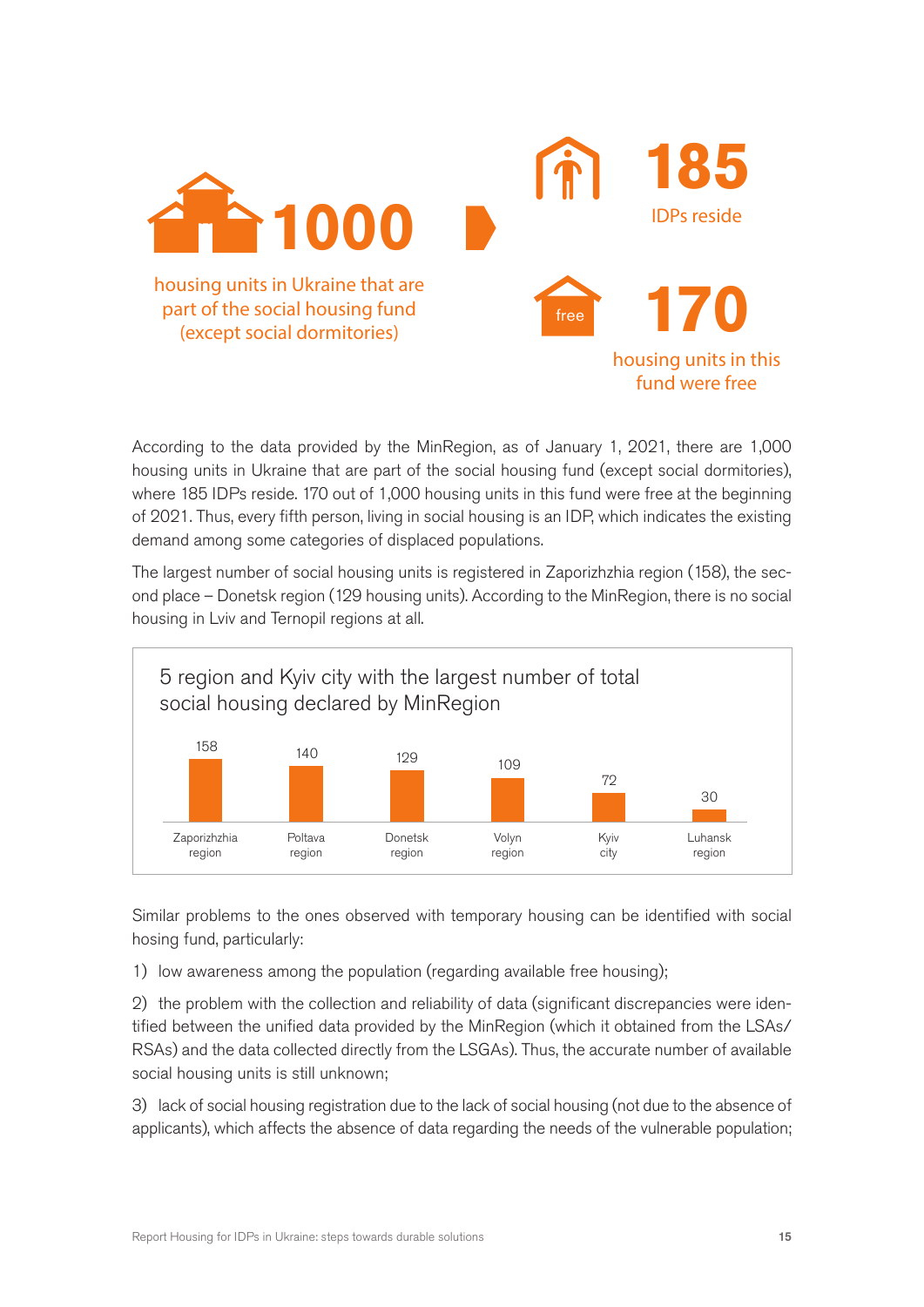<span id="page-15-0"></span>4) insufficient number of housing units not meeting the needs of the registered persons.



#### Recommendations:

- To raise awareness among IDPs about social housing
- To ensure collection of the reliable and updated data on the total number of social housing units and free social housing units
- To ensure transparency of this data for people while ensuring the protection of personal data
- To carry out social housing accounting despite the lack of an appropriate fund to monitor the real needs of socially vulnerable groups, including IDPs
- To increase funding and expand the fund, taking into account the needs and intentions of IDPs

# **5. Affordable housing16**

According to IOM NMS, 76 per cent expressed their interest ("very interested" or "interested") in obtaining housing partly reimbursed by the state. The same share of the respondents would like to get a rent-to-own home in the secondary market in urban areas.<sup>17</sup>

## **Overview**

The programme "Affordable housing" does not only apply to IDPs. However, according to the programme, IDPs have preferential terms if compared to other categories of citizens: 50 % of the cost of construction (purchase) of affordable housing (its standard area) is paid by the state and the remaining sum – by IDPs. The standard area is 21 m<sup>2</sup>/person and additional 10.5  $m<sup>2</sup>$  per family. IDPs can choose the apartment by themselves considering some eligibility criteria for housing – only new building construction from checked builders with limited price for  $1m^{218}$ . This creates the biggest problem with this housing programme, because apartments that fall under these criteria are often more expensive than an apartment in the secondary housing market.<sup>19</sup> Eligibility criteria for IDPs: no housing in ownership during the last 3 years (other than the housing located in NGCA). In addition to the IDP registration (influences the area where IDPs can choose an accommodation), the applicant's income, together with the income of their family members per person, should not exceed three times the average monthly wage in the corresponding region<sup>20</sup>.

**Timeframe:** the programme is available for IDPs since 2017.

## How is it funded?

The state budget for 2020 allocated UAH 100 million for the affordable housing programme (no fund was used due to the redistribution to the Covid-19 measures). In 2021, the budget

<sup>16</sup> [CMU Resolution No. 819 dated October 10, 2018](https://zakon.rada.gov.ua/laws/show/819-2018-%D0%BF#Text)

<sup>17</sup> IOM NMS

<sup>18</sup> Ministry for Communities and Territories Development of Ukraine adopts the limited prices quarterly. For a big cities – Kyiv, Dnipro, Odesa, Lviv, Kharkiv applies the highest coefficient for this limited price (x 1,75)

<sup>19</sup> Apartments in secondary housing market are not allowed to this programme

<sup>20</sup> Ministry of Finance is responsible for this calculations – <https://index.minfin.com.ua/ua/labour/salary/average/2020/>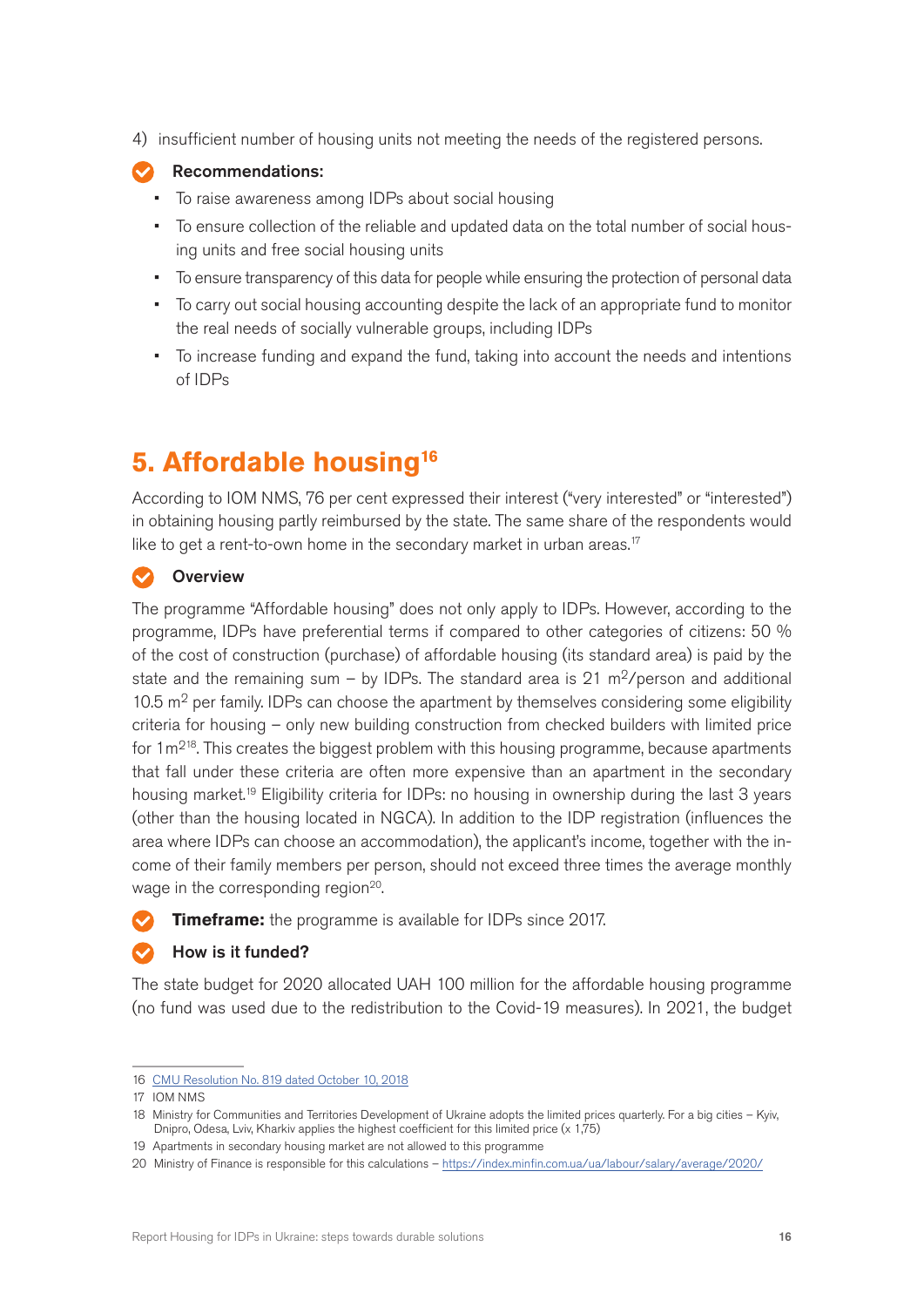does not allocate fund for new applicants under the affordable housing programme<sup>21</sup> Yet, it has some allocation (UAH 34 379 500<sup>22</sup>) to reduce the cost of existing mortgages under the affordable housing programme.

## What are the problems?

The legislative regulation of the programme lacks some legal clarity, for instance –separate queue regulation, no administrative appeal possibility against the decisions of regional offices of the State Youth Fund and the Commission.<sup>23</sup> Other issues include the high cost of newly constructed housing, the number of IDPs who can afford participation and simultaneously are eligible for the programme.



The graph shows that the programme is very popular among IDPs, and IDPs mainly receive affordable housing. The number of recipients compared to applicants is still very low. Interest in the programme among IDPs is growing every year. However, due to the lack of funding (funds were transferred to a special fund to combat the spread of the Covid-19 pandemic in 2020), the programme is unfortunately not effective. Even considering the funding of this programme in previous years (about UAH 100 million), this amount is insufficient to address the needs of at least half of the applicants. Access to the secondary housing market and increased annual funding for this public housing programme will reach more applicants among IDPs helping them find durable solutions.

<sup>21</sup> budget code – 2751190

<sup>22</sup> budget code – 2751470

<sup>23</sup> For more information please see UNHCR Report [https://www.unhcr.org/ua/wp-content/uploads/](https://www.unhcr.org/ua/wp-content/uploads/sites/38/2019/02/2019-UNHCR-Evaluation-of-State-Youth-Fund-Housing-Programme-Final-Report.UKR_.pdf) [sites/38/2019/02/2019-UNHCR-Evaluation-of-State-Youth-Fund-Housing-Programme-Final-Report.UKR\\_.pdf](https://www.unhcr.org/ua/wp-content/uploads/sites/38/2019/02/2019-UNHCR-Evaluation-of-State-Youth-Fund-Housing-Programme-Final-Report.UKR_.pdf)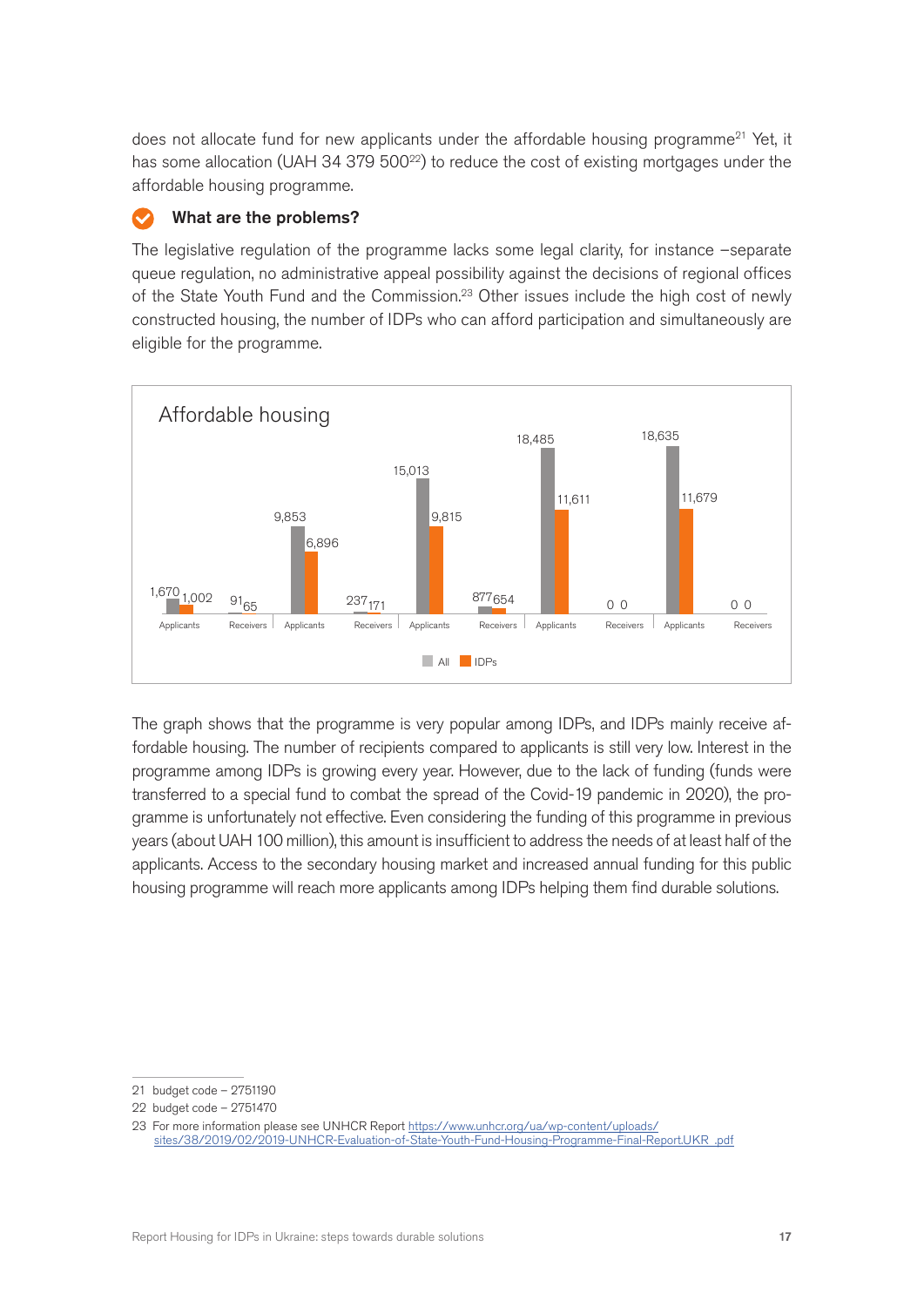# <span id="page-17-0"></span>**6. Preferential loan (mortgage)24**

This section encompasses three types of low-cost loan – under 3%, 7% and the recently launched programme, financed by KfW.

## 6.1. Mortage under 3% (program by KfW)

## **Overview**

The programme has been launched in May 2021 according to the [Resolution of the Cabinet of](https://www.kmu.gov.ua/npas/pitannya-nadannya-pilgovih-ipotechn-a451) [Ministers of Ukraine dated 28 April 2021 No.451](https://www.kmu.gov.ua/npas/pitannya-nadannya-pilgovih-ipotechn-a451). This programme is available solely for IDPs. IDPs can get a preferential mortgage under 3% up to 20 years (the duration can be shortened – until the retirement age). The winner of the mortgage will be chosen through a random selection of numbers (the number corresponds to the application's number in the register). IDPs can apply online through Diia or submit a paper application to the regional body of the State Youth Fund.

The first selection is preliminary scheduled on 16 July 2021. In the future, i should be held at least once every four months.

## Eligibility criteria for IDPs:

- IDP certificate
- No owned housing in GCA (besides along the line of contact) (applicable not only to the applicant but all family members)
- Proof of solvency (after monthly payment the rest of the income should be not less than the living wage for each family member) of the winner
- Consent to access credit history of winner
- First contribution  $-6\%$  of the total price of the housing (for winner only  $-$  after the selection process)

## Eligibility criteria for housing:

- Can be chosen by IDPs
- Limited size (not bigger than  $21m^2$  for each family member  $+10.5$  m<sup>2</sup> for a family additionally (if more, should be paid by the applicant on his/her own)
- Building should not be older than 35 years or reconstructed in the last 25 years
- Limited price for the  $1 \text{ m}^2$   $25$

## How is it funded?

The agreement was signed between Ukraine and Germany (KfW bank) to provide 25,5 million UAH for this programme.

As the programme has only started in May 2021, we lack data and analysis on its implementation to identify practical issues and the recommendations.

<sup>24</sup> [Decree of the Cabinet of Ministers of Ukraine dated 27 November 2019 No. 980](https://www.kmu.gov.ua/npas/m980vnutrishno-peremishchenim-osobam-uchasnikam-provedennya-antiteroristichnoyi-operaciyi-ato-taabo-uchasnikam-provedennya-operaciyi-obyednanih-sil-oos-na-pridbannya-zhitla)

<sup>25</sup> Coefficients are also applied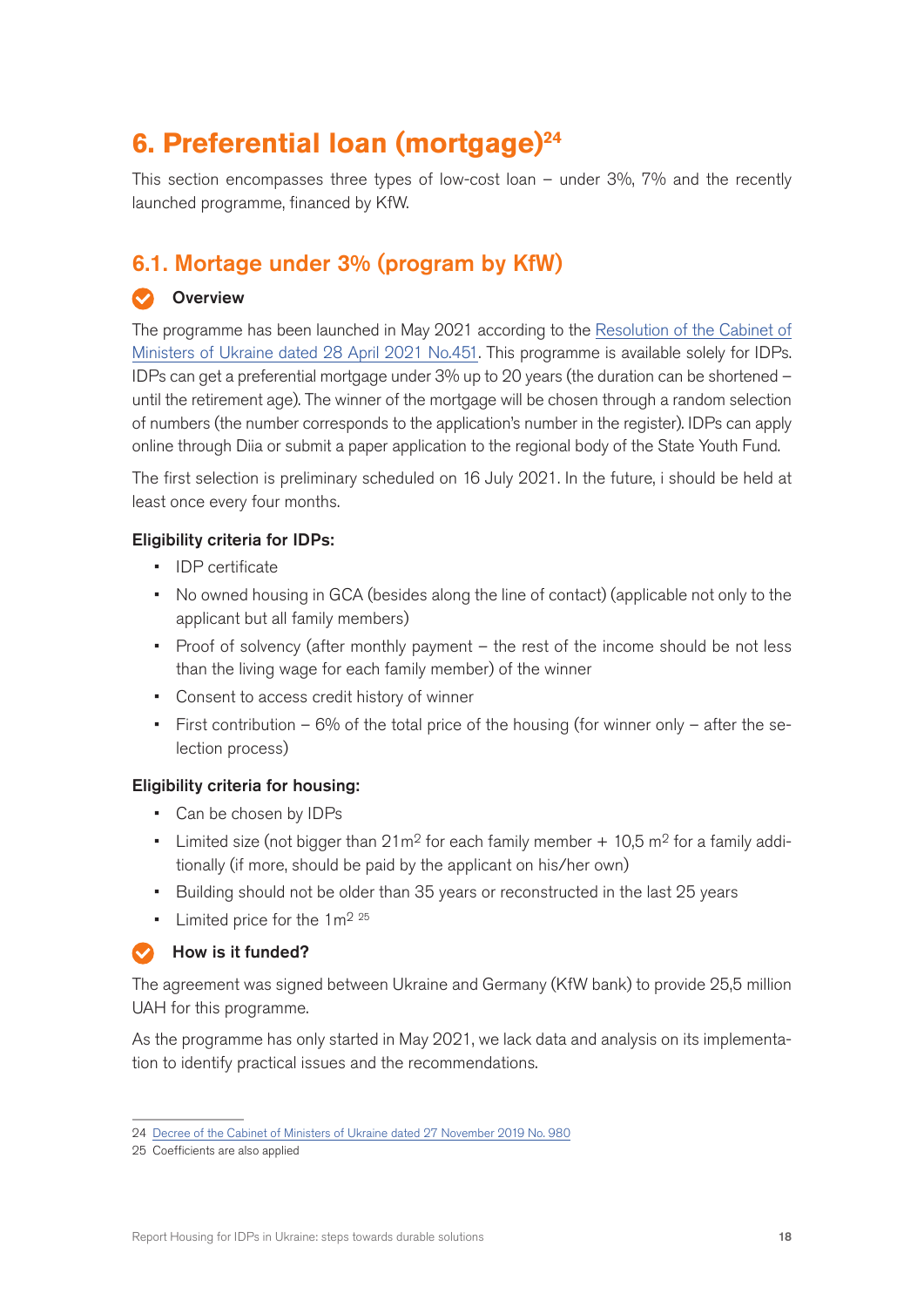## <span id="page-18-0"></span>6.2. Mortage under 3%

## **Overview**

The low-cost programme loan was launched in 2019. It is regulated by the Decree of the Cabinet of Ministers of Ukraine dated 27 November 2019 No. 980.

## Eligibility criteria for IDPs:

- IDP certificate
- Registration (together with family members) for improvement of living conditions
- No owned housing in GCA (besides along the contact line) since the beginning of the conflict (April 2014)

## Eligibility criteria for housing:

- Can be chosen by IDPs
- Limited size which can be covered within the programme (not bigger than  $94.5m<sup>2</sup>$  of the total area (if more, should be paid by the applicant on his/her own)
- Building should be not older than 25 years or reconstructed in the last 15 years
- Limited price for the  $1 \text{ m}^2$   $^{26}$

The loan period is up to 20 years (but until the retirement age), the interest rate is 3% per annum.

## How is it funded?

There is no specific amount in the state budget in  $2020^{27}$  and  $2021$  because this programme is financed from the special fund from assistance from other states.<sup>28</sup> However, in the law on the state budget for 2021, a budget programme provides total amount for the preferential mortage – UAH 40,827,500 (within the Ministry for Reintegration<sup>29</sup>). In addition, there is also a special budget programme with a separate code (the same name as CMU Resolution dated 27 November 2019 No. 980) – UAH 15, 000,000 (within the Ministry for Communities and Territories Development of Ukraine<sup>30</sup>).

## What are the problems?

The programme was launched in 2019, and the first issues arising (time for application, lack of funding) were quickly amended in favour of IDPs. The Government significantly increased funding for the programme from the next year.

<sup>26</sup> Coefficients are also applied

<sup>27</sup> approx. amount up to UAH 15 mln

<sup>28</sup> <https://www.vplyv.org.ua/archives/4505>

<sup>29</sup> budget code of the programme – 3901610

<sup>30</sup> budget code of this programme – 2751490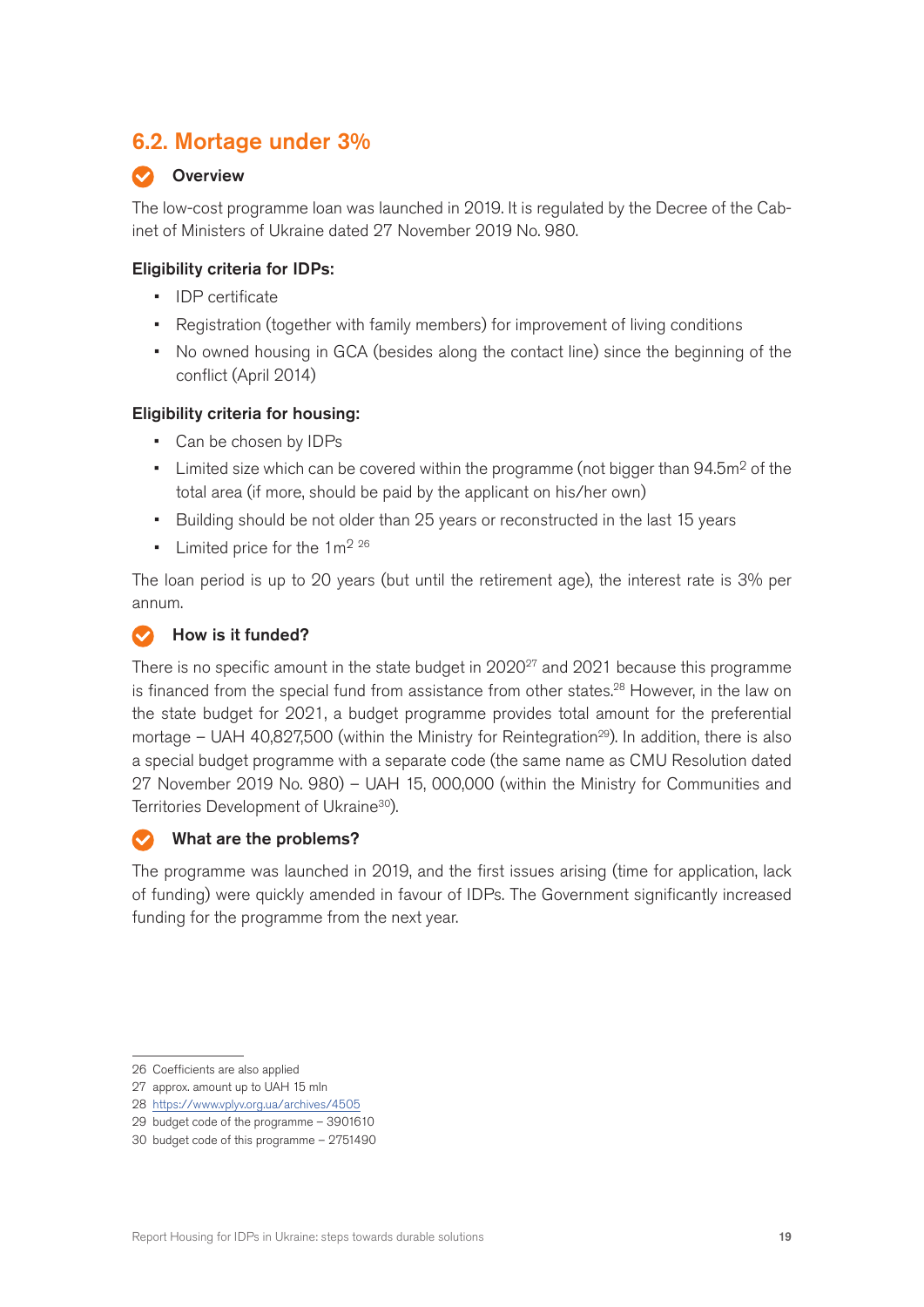## <span id="page-19-0"></span>6.3. Mortgage under 7%

## **Overview**

The programme has been launched in January 2021 according to the [CMU Resolution No. 63](https://zakon.rada.gov.ua/laws/show/63-2021-%D0%BF#Text) [dated 21 January 2021.](https://zakon.rada.gov.ua/laws/show/63-2021-%D0%BF#Text) Therefore, IDPs can participate in this programme equally with other candidates without prioritisation.

## Eligibility criteria for IDPs:

- Ukrainian citizenships, under 70 yo
- In need of better living condition (not linked to the additional registration; IDP registration is enough)
- Income should not exceed five average salaries in the area where an apartment will be purchased

#### Eligibility criteria for housing:

- Total price of the apartment up to UAH 2,5 mln
- Primary and secondary market (after 2018)
- Limited square  $-50$  m<sup>2</sup> for one person or family consisted of two members, additionally 20 m<sup>2</sup> for every next member of the family

#### Conditions:

- Only bank(s) authorised by the fund can be selected
- The amount of mortgage not higher than UAH 2 million
- Duration of the mortgage up to 20 years
- Annual rate  $-7\%$
- First contribution 15% of the total price of the apartment

As the programme has only started in January 2021, we lack data and analysis on its implementation to identify practical issues and the recommendations.

# **7. Housing for IDP who are ex-combatants31**

## **Overview**

Th[e CMU Resolution No. 280 dated 18 April 2018](https://zakon.rada.gov.ua/laws/show/280-2018-%D0%BF#Text) regulates "the compensation for housing"<sup>32</sup> for IDPs-ex-combatants. A special commission within the local council adopts the decision for compensation for housing after an IDP, who is an ex-combatant. submits application. An

<sup>31</sup> Please see more detailed infographic here – [https://legal100.org.ua/zabezpechennya-zhitlom-vnutrishno-peremish](https://legal100.org.ua/zabezpechennya-zhitlom-vnutrishno-peremishhenih-osib-yaki-zahishhali-nezalezhnist-suverenitet-ta-teritorialnu-tsilisnist-ukrayini/)[henih-osib-yaki-zahishhali-nezalezhnist-suverenitet-ta-teritorialnu-tsilisnist-ukrayini/](https://legal100.org.ua/zabezpechennya-zhitlom-vnutrishno-peremishhenih-osib-yaki-zahishhali-nezalezhnist-suverenitet-ta-teritorialnu-tsilisnist-ukrayini/), [https://radnyk.org/wp-content/up](https://radnyk.org/wp-content/uploads/2018/06/Koshti-na-zhitlo.pdf)[loads/2018/06/Koshti-na-zhitlo.pdf](https://radnyk.org/wp-content/uploads/2018/06/Koshti-na-zhitlo.pdf)

<sup>32</sup> This programme does not refer to the compensation procedure for destroyed housing under CMU Resolution No.947 dated 18 December 2013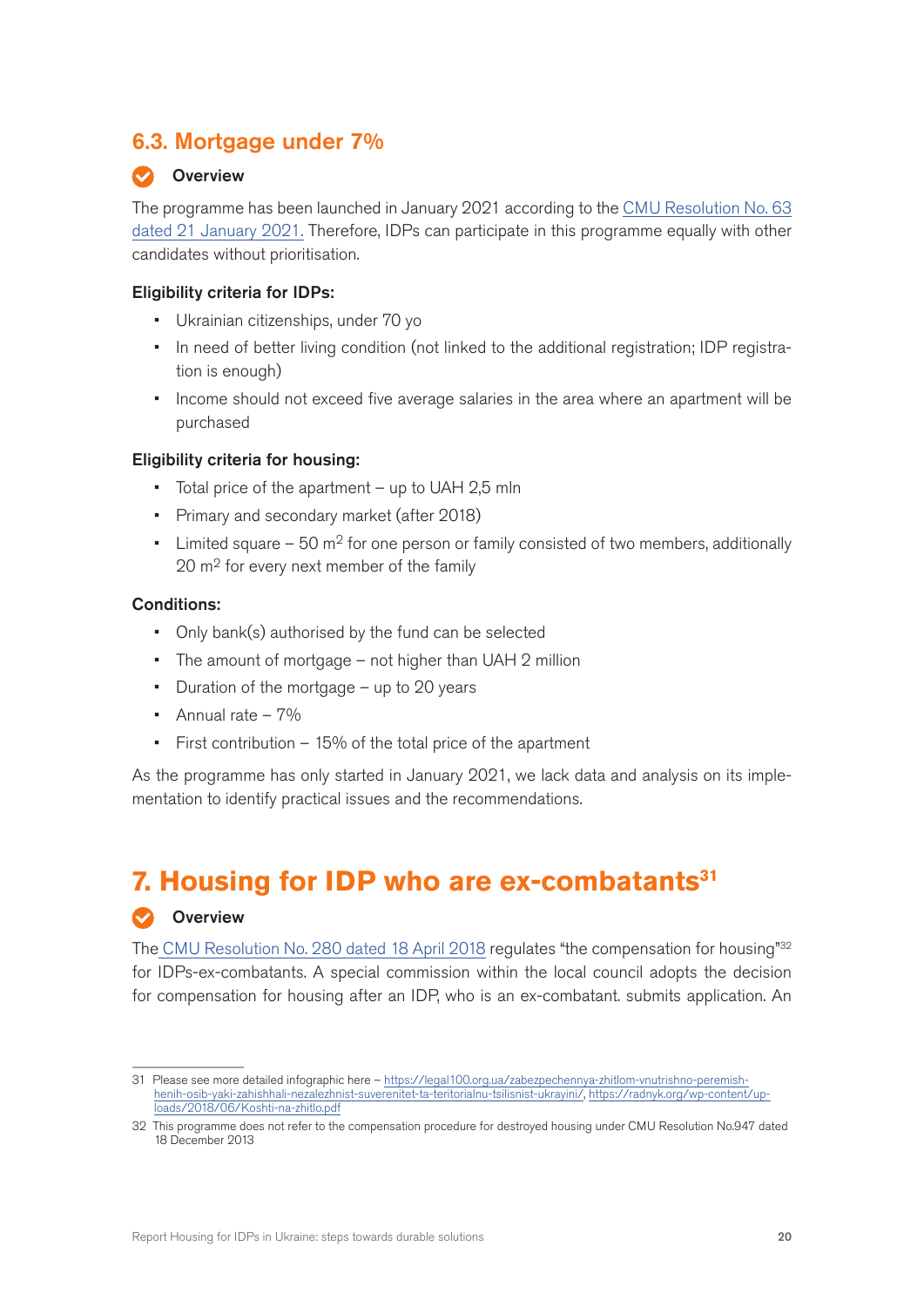<span id="page-20-0"></span>IDP can on his/her own choose the housing (from the secondary or primary market or invest in a construction). After all necessary verifications (mainly done by the department of social protection – for instance, due diligence of the purchase agreement, living conditions), the Oschadbank should transfer the compensation directly to the builder or seller. The amount of compensation depends on many criteria, for example:

- Number of individuals within the household (or whether some of them are persons with disabilities)
- Limited price for the  $1 \text{ m}^2$  33
- Price of the registration fees

## Eligibility criteria for applicants:

- Ex-combatants in the area of ATO/JFO
- IDP registration for at least one year
- In need of the improvement of the living conditions

How is it funded?

State budget for  $2020 - UAH 248$  million (for 219 IDPs-ex-combatants<sup>34</sup>)

State budget for 2021 – UAH 248 445 000

## What are the problems?

This programme is one of the most funded. However, there is a lack of data on the total number of IDP-ex-combatants who applied for the programme and who already received the compensation. These figures are needed to understand the issues with implementation and whether the funding is sufficient.

# **8. Vlasnyi dim35**

According to IOM NMS, "38 per cent of IDPs respondents were interested in rent-to-own housing in rural areas. In addition, 35 per cent would like to get a loan for housing construction for up to 20 years, and 31 per cent for up to 30 years."36

## **Overview**

Under this programme, an applicant can receive a loan for individual construction in rural areas. It applies not only to IDPs, but IDPs have a preferential possibility to obtain it in the first order.

The general term of the loan agreement is 20 years (but until retirement) with some exemptions based on the number of the children or the family conditions. The interest for a loan is 3% per annum. The loan amount depends on the same criteria and is determined in each case by

<sup>33</sup> Also with the application of coefficient according to the city

<sup>34</sup> [https://mva.gov.ua/ua/news/219-vnutrishno-peremishchenih-osib-yaki-zahishchali-teritorialnu-cilisnist-ukrayini-otrima](https://mva.gov.ua/ua/news/219-vnutrishno-peremishchenih-osib-yaki-zahishchali-teritorialnu-cilisnist-ukrayini-otrimayut-groshovu-kompensaciyu-na-pridbannya-zhitla)[yut-groshovu-kompensaciyu-na-pridbannya-zhitla](https://mva.gov.ua/ua/news/219-vnutrishno-peremishchenih-osib-yaki-zahishchali-teritorialnu-cilisnist-ukrayini-otrimayut-groshovu-kompensaciyu-na-pridbannya-zhitla)

<sup>35</sup> [CMU Resolution dated 5 October 1998 No. 1597](https://zakon.rada.gov.ua/laws/show/1597-98-%D0%BF#n11)

<sup>36</sup> IOM NMS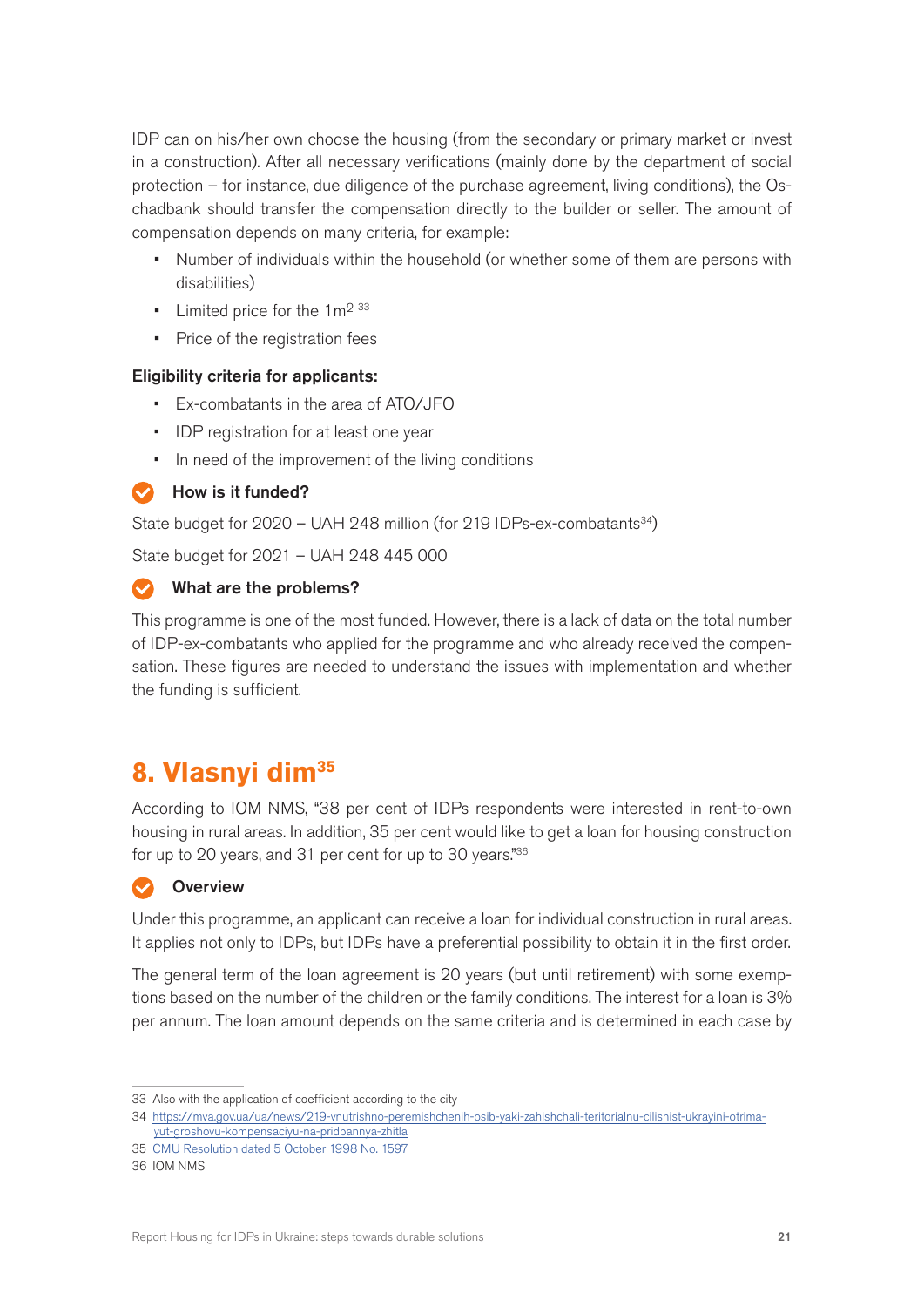<span id="page-21-0"></span>the fund (UAH 250,000 – 400,000). It exists not in every region (the local authorities should adopt their programme based on the general rules prescribed by the CMU Resolution No.1597 dated 5 October 1998). For instance, this programme is acting in the Luhansk region, but does not exist in the Donetsk region.

## How is it funded?

The programme is funded by different sources, including local and state budgets. The Ministry for Communities and Territories Development of Ukraine redistributes funds from the state budget (general funds) to the regional programme, considering many factors (factual expenses, amount of the population, efficiency, etc.). The state budget for 2021 allocates UAH 34,640,000 for this programme.

## What are the problems?

Lack of funding, no data about IDPs who participated and received the loan; lack of data on how this solution is tailored to the needs and intentions of IDPs.

## **9. Regional housing programmes**

This section includes only specific regional housing programmes different from Vlasnyi Dim, Affordable housing, or any other programmes which could be adopted at the regional or local level.<sup>37</sup>

The following list is not exhaustive. The research of these programmes has been carried out mainly in February 2021. Thus, new programmes could have been developed/adopted/ published.

| <b>Region</b> | <b>Name</b>                                                                                                                       | <b>Budget</b>                                                                                                                  |
|---------------|-----------------------------------------------------------------------------------------------------------------------------------|--------------------------------------------------------------------------------------------------------------------------------|
| Luhansk       | The Regional Targeted Programme of<br>housing loan for IDPs and members<br>of their families in Luhansk region for<br>2019-202138 | The budgets amount to UAH 4,5 mln.                                                                                             |
| Kherson       | Kherson Region Housing Construction<br>Development Programme for<br>2019-2022 <sup>39</sup>                                       | Regional budget UAH 12 million;<br>budgets of cities of regional status -<br>UAH 8 million; other sources - UAH<br>20 million. |

<sup>37</sup> We recommend to review also detailed analytical note on the housing programmes including the regional, prepared by R2P. <https://r2p.org.ua/wp-content/uploads/2020/04/zhytlovi-programy-dlya-vpo.pdf>

<sup>38</sup> <https://lg.molod-kredit.gov.ua/images/DOCUMENTS/ZhYTLOVI-PROHRAMY/VPO-2019.pdf>

<sup>39</sup> [https://khoda.gov.ua/programa-rozvitku-zhitlovogo-bud%D1%96vnictva-u-hersonsk%D1%96j-oblast%D1%96-na-2019-2](https://khoda.gov.ua/programa-rozvitku-zhitlovogo-bud%D1%96vnictva-u-hersonsk%D1%96j-oblast%D1%96-na-2019-2022-roki) [022-roki](https://khoda.gov.ua/programa-rozvitku-zhitlovogo-bud%D1%96vnictva-u-hersonsk%D1%96j-oblast%D1%96-na-2019-2022-roki)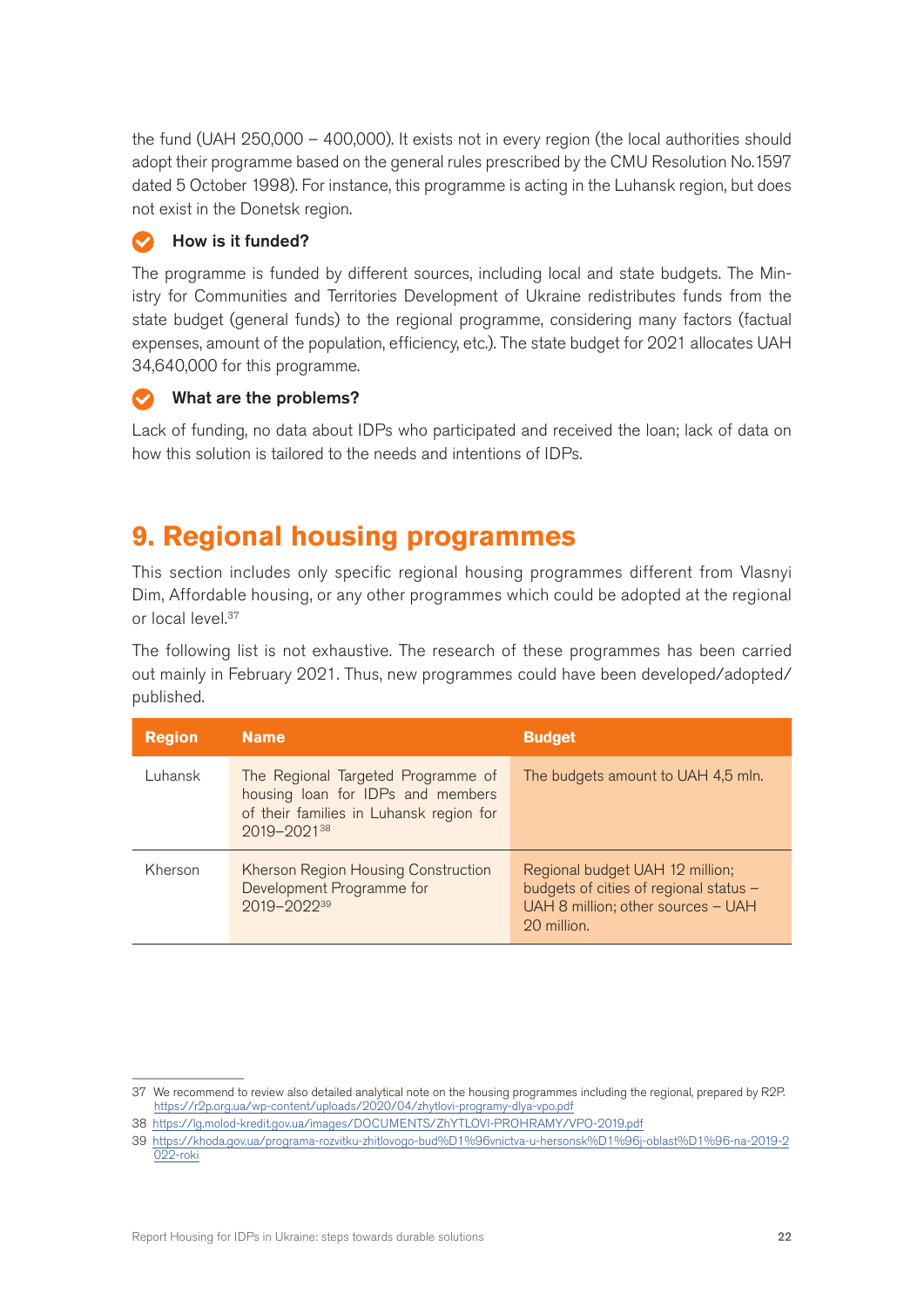| <b>Region</b> | <b>Name</b>                                                                                                                                        | <b>Budget</b>                                                                                                                                                                                     |
|---------------|----------------------------------------------------------------------------------------------------------------------------------------------------|---------------------------------------------------------------------------------------------------------------------------------------------------------------------------------------------------|
| Kirovohrad    | Regional Programme to Provide Young<br>People with Housing for 2018-2022 <sup>40</sup>                                                             | Total amount up to UAH 44,623,000<br>thousand for five years (not limited to<br>IDPs only).                                                                                                       |
| Lviv          | <b>Complex Programme of Housing Loans</b><br>for Certain Categories of Lviv Region<br>Citizens for 2021-2025                                       | The total funding for housing to be<br>provided to young people amounts to<br>UAH 1,315,000 in 2021.                                                                                              |
| Odesa         | Housing programmes for IDPs, ATO<br>and/or JFO participants in Odesa<br>Region for 2020-2024 <sup>41</sup>                                         | Total funding $-$ UAH 111,140,000 for<br>the whole duration of the programme<br>(4 years). The funding covers all<br>participants, so the exact amount<br>assigned for IDPs cannot be calculated. |
| Zakarpattia   | <b>Complex Social and Economic</b><br>Programme to Provide Youth, ATO<br>Participants and IDPs with Housing in<br>Zakarpattia region for 2018-2022 | In 2020, the funding amounted to UAH<br>6.2 million; however, it was redistributed<br>for other purposes, including the<br>Covid-19 epidemiological response.                                     |

<sup>40</sup> <https://oblrada.kr.ua/decission/2232/pro-zatverdzhennya-oblasnoi-programi-zabezpechennya-molodi-zhit>[lom-na-2018-2022-roki-27-12-2017](https://oblrada.kr.ua/decission/2232/pro-zatverdzhennya-oblasnoi-programi-zabezpechennya-molodi-zhit)

<sup>41</sup> <http://oblrada.odessa.gov.ua/wp-content/uploads/1234-VII.pdf>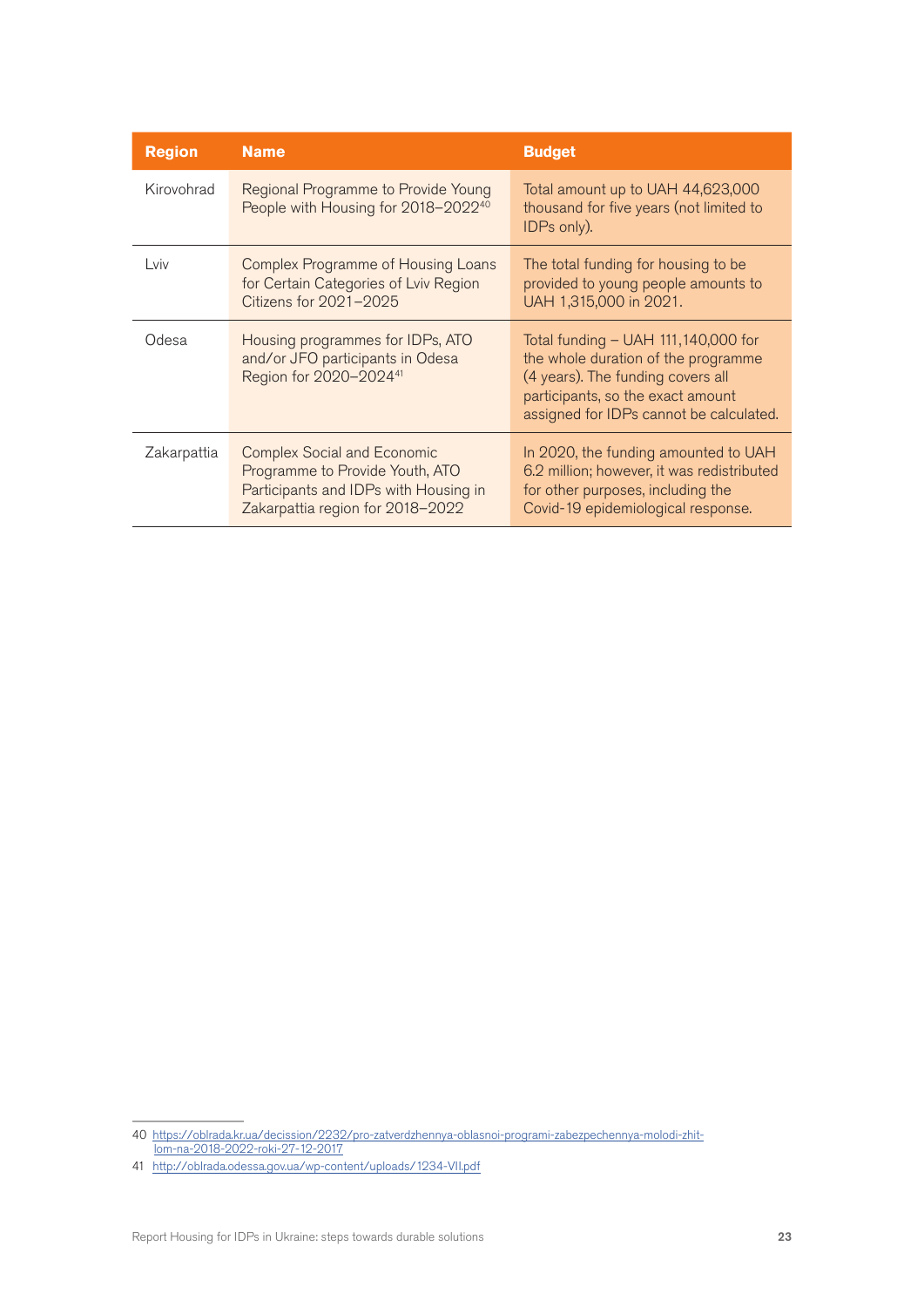# <span id="page-23-0"></span>**10. Final recommendations**

## To the local authorities:

- Collect and share reliable data on the total number of temporary and social housing funds, free housing units, number of units provided to IDPs, number of IDPs in the waiting lists, conditions and locations of the housing units.
- Ensure coordination and exchange of updated and reliable data (as mentioned above) among different stakeholders (at the central, regional and local levels).
- Collect data about IDPs' housing needs to match those with existing housing solutions and to be able to compare IDPs' housing needs to the housing needs of host community members.
- Ensure that the housing solutions provided to IDPs match not only their needs but also their intentions.
- Develop separate regional targeted housing programme(s) for IDPs or include relevant provisions to the regional IDP integration strategies.
- Raise IDPs' awareness about existing housing solutions.
- Carry out housing accounting/registration (for temporary and social housing) despite the lack of an appropriate fund to monitor the real needs of applicants.
- Involve IDPs in the design of housing solutions.

## To the Ukrainian Parliament:

• Increase the budget allocations for the housing programmes, especially for affordable housing totally unfunded in 2021.

## To the Ministry for Veterans Affairs:

• Provide reliable data on the total number of IDPs who applied for the programme for IDPs-ex-combatants, received the monetary compensation and the number of persons who are still waiting for it.

## To the Ministry for Reintegration of the temporarily occupied territories of Ukraine:

- Engage with the stakeholders listed above to support the data collections and implementation of housing solutions for IDPs.
- Support the housing needs' assessments among IDPs.
- Ensure necessary support and capacity-building of the local authorities in preparation of their applications for relevant programmes – for instance, temporary housing, etc.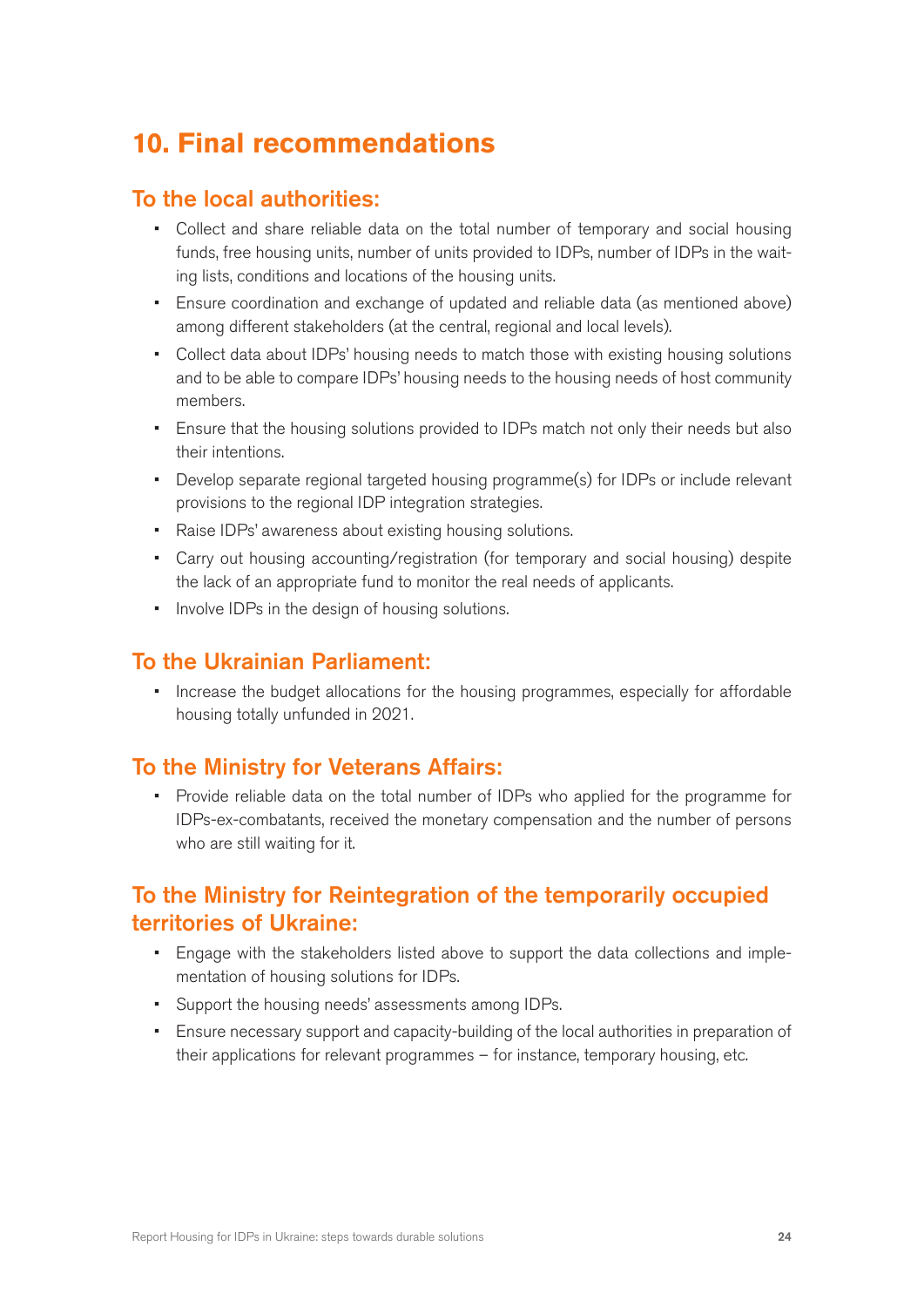## To the Ministry for Communities and Territories Development of Ukraine:

• Elaborate on clear differentiation between the temporary housing fund and temporary housing fund for IDPs (if any).

## To the State Fund for the Promotion of Youth Housing Construction:

- Review the procedure of affordable housing, by its extension to the housing from the secondary market, arrangement of the queue, mechanisms of appeal, etc.
- Provide the disaggregated data on IDPs who participated in housing programmess, received the housing, and those waiting in the queues in a more transparent way and by ensuring personal data protection (in website).
- Advocate for non-state funding or other alternative sources for already existed programmes.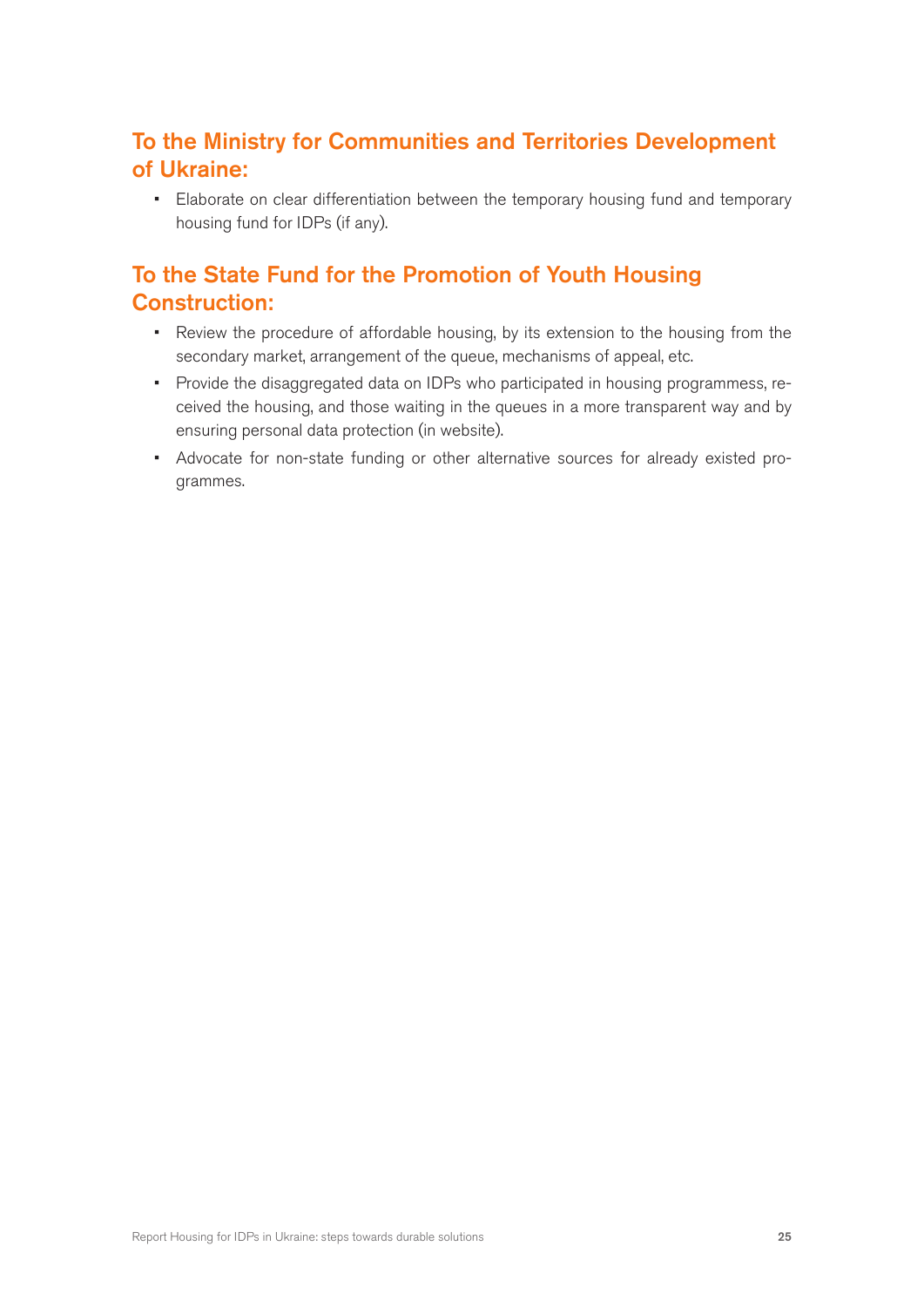# <span id="page-25-0"></span>**11. Annex**



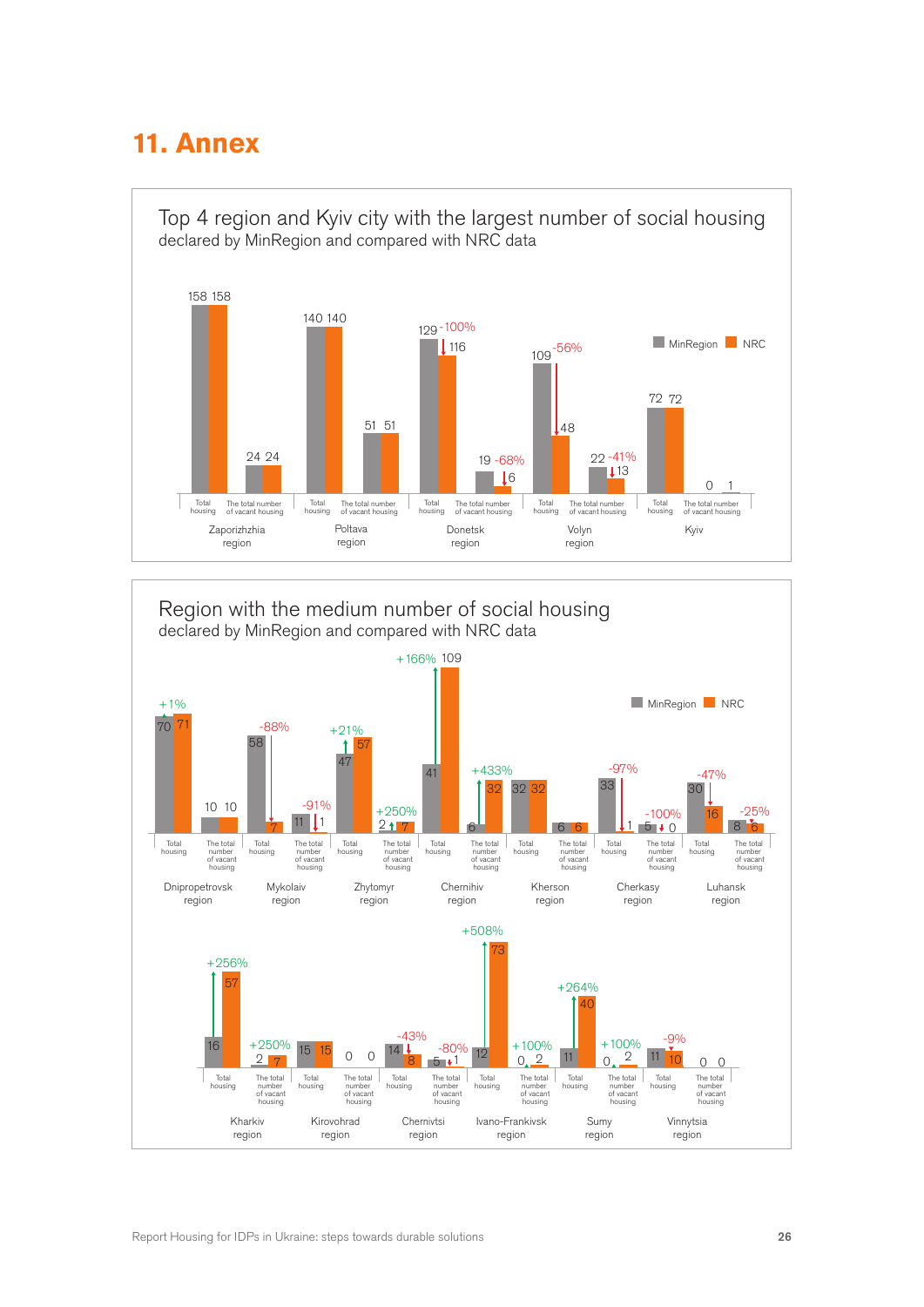

\*NIP – no information provided

## Social housing

|                |                          | <b>MinRegion</b><br>data                   | <b>NRC</b><br>data                    | <b>MinRegion</b><br>data               | <b>NRC</b><br>data                              | <b>MinRegion</b><br>data                        |
|----------------|--------------------------|--------------------------------------------|---------------------------------------|----------------------------------------|-------------------------------------------------|-------------------------------------------------|
|                | <b>Location</b>          | <b>IDPs living</b><br>in social<br>housing | <b>Total</b><br>number of<br>housings | <b>Total</b><br>number of<br>housings* | <b>Total</b><br>number<br>of vacant<br>housings | <b>Total</b><br>number<br>of vacant<br>housings |
| 1              | Vinnytsia<br>region      | $\overline{0}$                             | 10                                    | 11                                     | $\overline{O}$                                  | $\overline{0}$                                  |
| 2              | Volyn region             | 3                                          | 48                                    | 109                                    | 13                                              | 22                                              |
| 3              | Dnipropetrovsk<br>region | $\mathbf{1}$                               | 71                                    | 70                                     | 10                                              | 10                                              |
| $\overline{4}$ | <b>Donetsk</b><br>region | 37                                         | 116                                   | 129                                    | 6                                               | 19                                              |
| 5              | Zhytomyr<br>region       | $\overline{7}$                             | 57                                    | 47                                     | 7                                               | $\overline{2}$                                  |
| 6              | Zakarpattia<br>region    | $\overline{0}$                             | $\overline{2}$                        | $\overline{2}$                         | $\mathbf{1}$                                    | $\overline{1}$                                  |
| 7              | Zaporizhzhia<br>region   | 40                                         | 158                                   | 158                                    | 24                                              | 24                                              |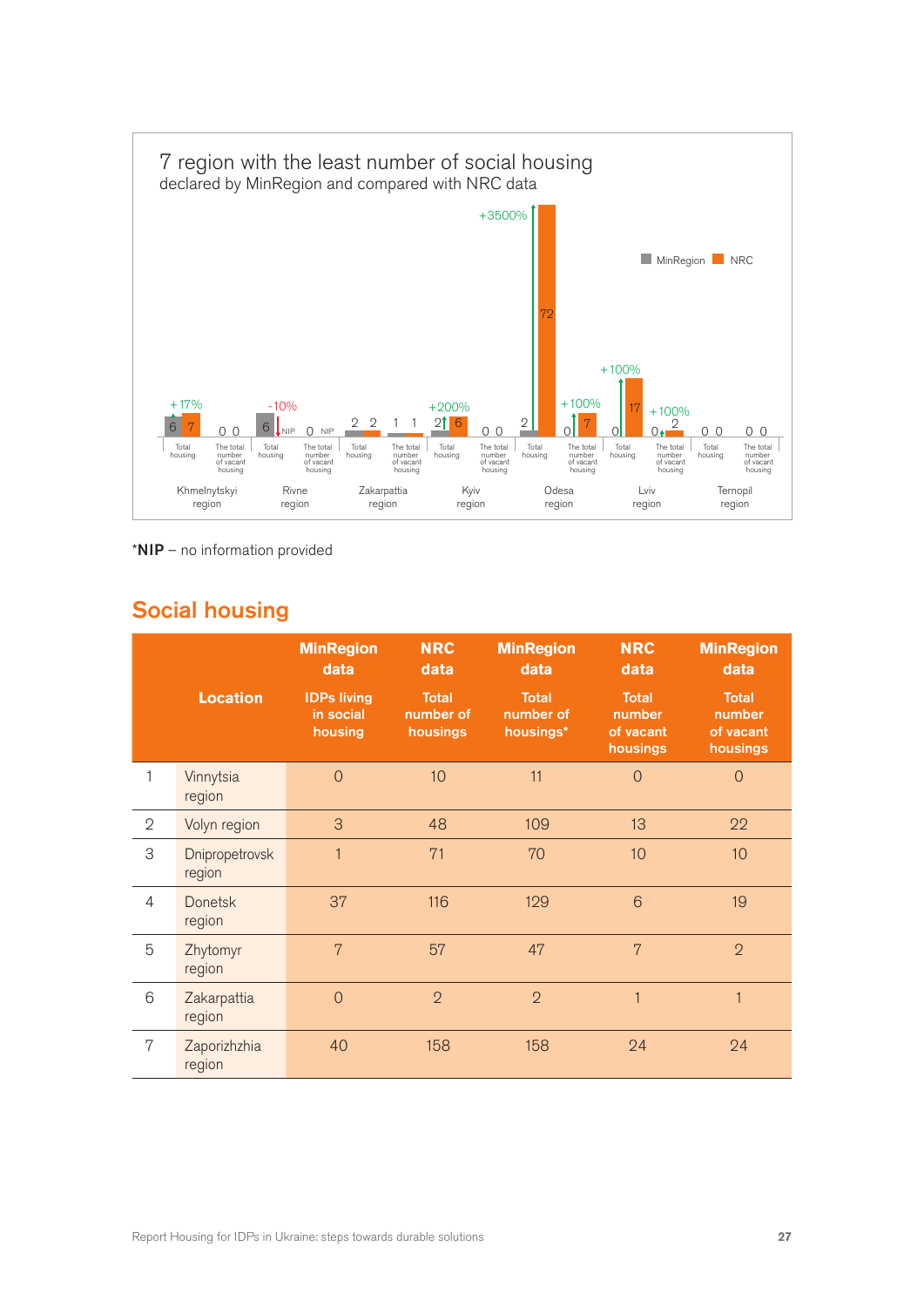|            |                               | <b>MinRegion</b><br>data                   | <b>NRC</b><br>data                    | <b>MinRegion</b><br>data               | <b>NRC</b><br>data                              | <b>MinRegion</b><br>data                        |
|------------|-------------------------------|--------------------------------------------|---------------------------------------|----------------------------------------|-------------------------------------------------|-------------------------------------------------|
|            | Location                      | <b>IDPs living</b><br>in social<br>housing | <b>Total</b><br>number of<br>housings | <b>Total</b><br>number of<br>housings* | <b>Total</b><br>number<br>of vacant<br>housings | <b>Total</b><br>number<br>of vacant<br>housings |
| 8          | Ivano-<br>Frankivsk<br>region | $\mathbf{1}$                               | 73                                    | 12                                     | $\overline{2}$                                  | $\mathsf O$                                     |
| $\hbox{9}$ | Kyiv region                   | $\mathsf{O}\xspace$                        | $6\phantom{1}$                        | $\overline{2}$                         | $\mathsf{O}$                                    | $\overline{O}$                                  |
| 10         | Kirovohrad<br>region          | $\overline{O}$                             | 15                                    | 15                                     | $\overline{O}$                                  | $\overline{O}$                                  |
| 11         | Luhansk<br>region             | 3                                          | 16                                    | 30                                     | $6\phantom{1}$                                  | 8                                               |
| 12         | Lviv region                   | $\mathsf{O}\xspace$                        | 17                                    | $\mathsf{O}$                           | $\overline{2}$                                  | $\overline{O}$                                  |
| 13         | Mykolaiv<br>region            | $\overline{O}$                             | $\overline{7}$                        | 58                                     | 1                                               | 11                                              |
| 14         | Odesa region                  | $\mathsf{O}\xspace$                        | 72                                    | $\overline{2}$                         | $\overline{7}$                                  | $\overline{O}$                                  |
| 15         | Poltava region                | 35                                         | 140                                   | 140                                    | 51                                              | 51                                              |
| 16         | Rivne region                  | $\mathsf{O}$                               | <b>NIP</b>                            | $6\,$                                  | <b>NIP</b>                                      | $\overline{O}$                                  |
| 17         | Sumy region                   | $\mathsf{O}\xspace$                        | 40                                    | 11                                     | $\overline{2}$                                  | $\overline{O}$                                  |
| 18         | Ternopil region               | $\mathsf{O}\xspace$                        | $\overline{0}$                        | $\theta$                               | $\mathbf 0$                                     | $\overline{O}$                                  |
| 19         | Kharkiv region                | 38                                         | 57                                    | 16                                     | $\overline{7}$                                  | $\overline{2}$                                  |
| 20         | Kherson<br>region             | $\overline{O}$                             | 32                                    | 32                                     | $6\phantom{1}$                                  | $\sqrt{6}$                                      |
| 21         | Khmelnytskyi<br>region        | $\overline{0}$                             | $\overline{7}$                        | $6\phantom{1}6$                        | $\overline{0}$                                  | $\overline{O}$                                  |
| 22         | Cherkasy<br>region            | $\overline{5}$                             | $\mathbf{1}$                          | 33                                     | $\mathbf 0$                                     | $\overline{5}$                                  |
| 23         | Chernivtsi<br>region          | $\mathsf{O}\xspace$                        | $\,8\,$                               | 14                                     | $\mathbf{1}$                                    | $\overline{5}$                                  |
| 24         | Chernihiv<br>region           | $\overline{5}$                             | 109                                   | 41                                     | 32                                              | $6\phantom{1}$                                  |
| 25         | Kyiv                          | $\overline{0}$                             | 72                                    | 72                                     | $\mathbf{1}$                                    | $\mathsf{O}\xspace$                             |
|            | <b>Total</b>                  | 185                                        | 1134                                  | 1000                                   | 179                                             | 170                                             |

\*without social dormitories

\*NIP – no information provided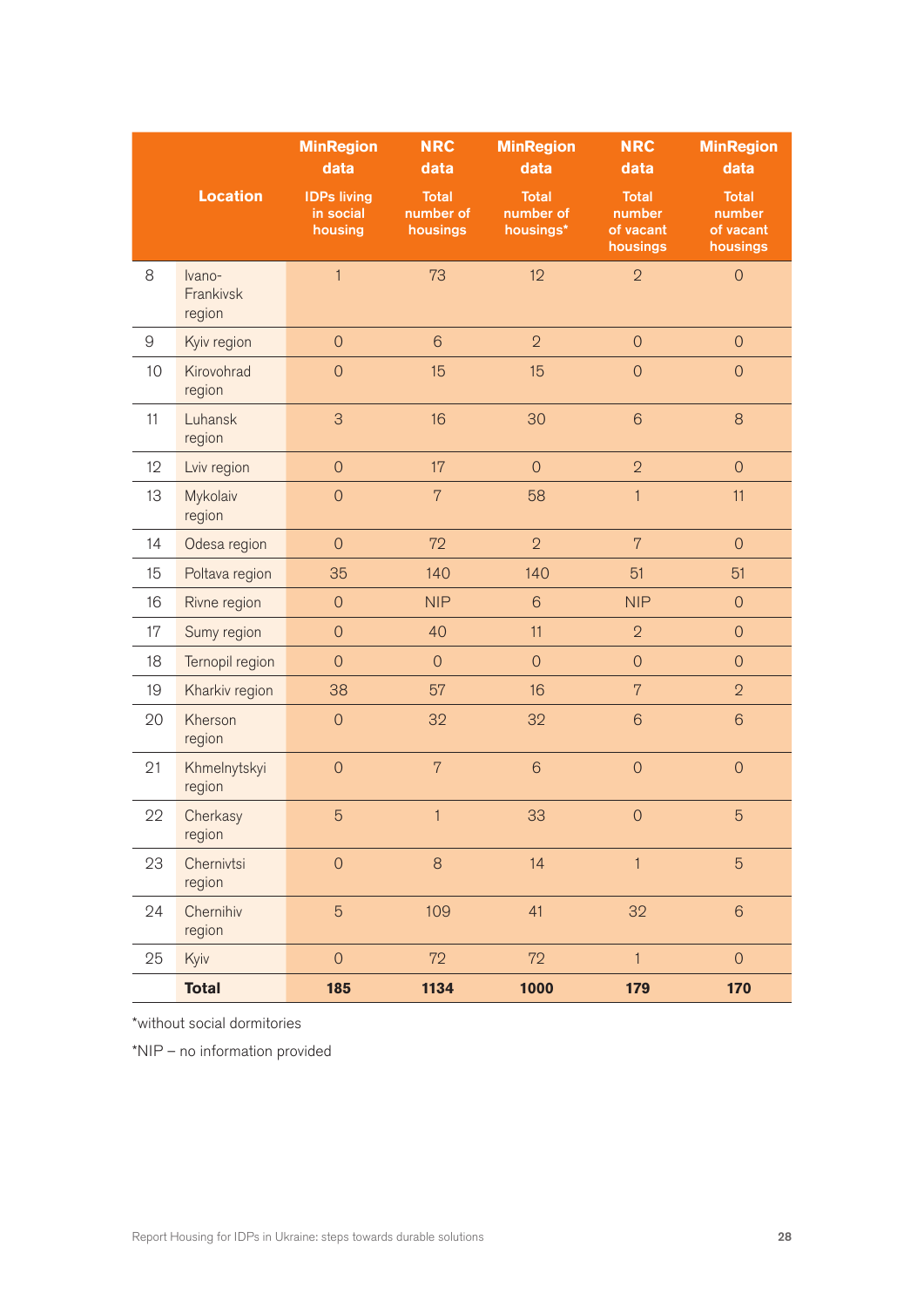# Temporary housing

|                           |                               | <b>MinRegion</b><br>data                   | <b>NRC</b> data                       | <b>MinRegion</b><br>data               | <b>NRC</b><br>data                              | <b>MinRegion</b><br>data                        |
|---------------------------|-------------------------------|--------------------------------------------|---------------------------------------|----------------------------------------|-------------------------------------------------|-------------------------------------------------|
|                           | <b>Location</b>               | <b>IDPs living</b><br>in social<br>housing | <b>Total</b><br>number of<br>housings | <b>Total</b><br>number of<br>housings* | <b>Total</b><br>number<br>of vacant<br>housings | <b>Total</b><br>number<br>of vacant<br>housings |
| $\mathbf{1}$              | Vinnytsia<br>region           | $\overline{2}$                             | 3                                     | 13                                     | $\mathbf 0$                                     | $\mathbf{1}$                                    |
| $\sqrt{2}$                | Volyn region                  | $\overline{4}$                             | $2/1*$                                | 14                                     | $0/1*$                                          | 3                                               |
| $\ensuremath{\mathsf{3}}$ | Dnipropetrovsk<br>region      | 91                                         | 58                                    | 58                                     | $\overline{7}$                                  | $\overline{7}$                                  |
| $\overline{4}$            | <b>Donetsk</b><br>region      | 513                                        | 336/369                               | 597                                    | 0/62                                            | 11                                              |
| 5                         | Zhytomyr<br>region            | $\overline{4}$                             | 117/8                                 | $\overline{7}$                         | 2/0                                             | $\overline{O}$                                  |
| 6                         | Zakarpattia<br>region         | $\overline{O}$                             | $\overline{O}$                        | $\overline{O}$                         | $\overline{0}$                                  | $\overline{O}$                                  |
| 7                         | Zaporizhzhia<br>region        | 568                                        | 329                                   | 329                                    | $\overline{9}$                                  | $\overline{9}$                                  |
| 8                         | Ivano-<br>Frankivsk<br>region | $\mathsf{O}$                               | $\overline{O}$                        | $\overline{4}$                         | $\mathsf{O}$                                    | $\overline{O}$                                  |
| $\mathcal{G}% _{0}$       | Kyiv region                   | $\mathbf 0$                                | $\overline{2}$                        | 1                                      | $\mathbf 0$                                     | $\overline{0}$                                  |
| 10                        | Kirovohrad<br>region          | 69                                         | $\overline{O}$                        | 149                                    | $\mathsf{O}$                                    | 45                                              |
| 11                        | Luhansk<br>region             | 35                                         | 53/57                                 | 51                                     | 6/0                                             | 3                                               |
| 12                        | Lviv region                   | $6\phantom{1}6$                            | 47/8                                  | $6\phantom{1}6$                        | 1/0                                             | $\mathsf{O}\xspace$                             |
| 13                        | Mykolaiv<br>region            | $6\phantom{1}$                             | 65                                    | 110                                    | $\mathsf{O}$                                    | $\overline{4}$                                  |
| 14                        | Odesa region                  | 21                                         | 24                                    | 103                                    | $\overline{4}$                                  | $6\phantom{a}$                                  |
| 15                        | Poltava region                | 80                                         | 110                                   | 110                                    | 14                                              | 14                                              |
| 16                        | Rivne region                  | $\mathsf O$                                | <b>NIP</b>                            | $\overline{O}$                         | <b>NIP</b>                                      | $\mathsf{O}$                                    |
| 17                        | Sumy region                   | $\mathsf{O}$                               | $\overline{5}$                        | $\mathsf O$                            | $\mathsf{O}\xspace$                             | $\mathsf{O}$                                    |
| 18                        | Ternopil region               | $\overline{0}$                             | 10                                    | $\overline{0}$                         | $\mathbf{1}$                                    | $\overline{O}$                                  |
| 19                        | Kharkiv region                | 154                                        | 121                                   | 119                                    | 48                                              | 67                                              |
| 20                        | Kherson<br>region             | 21                                         | $\overline{O}$                        | 10                                     | $\overline{O}$                                  | $\mathsf{O}\xspace$                             |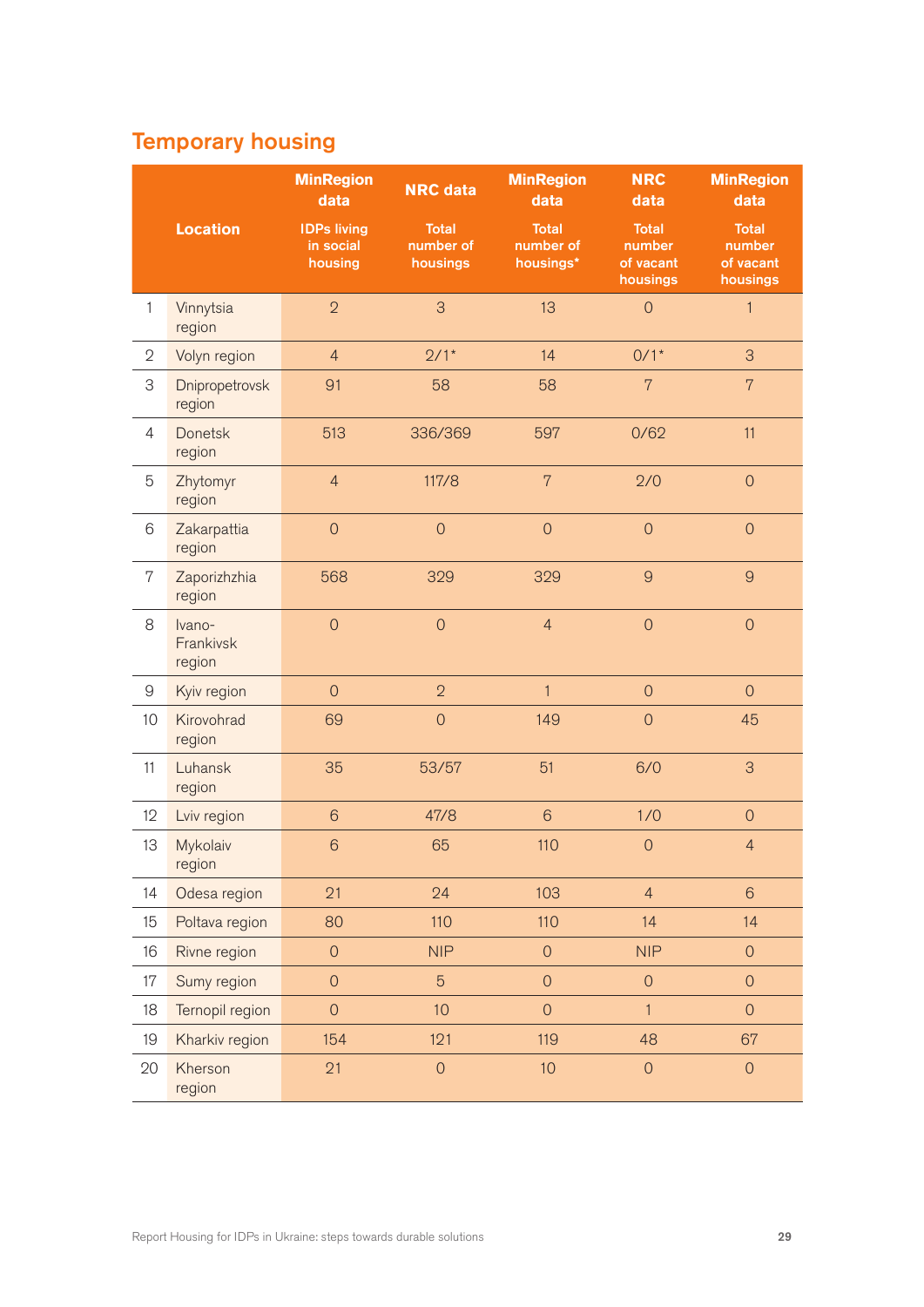|    |                        | <b>MinRegion</b><br>data                   | <b>NRC</b> data                       | <b>MinRegion</b><br>data               | <b>NRC</b><br>data                       | <b>MinRegion</b><br>data                        |
|----|------------------------|--------------------------------------------|---------------------------------------|----------------------------------------|------------------------------------------|-------------------------------------------------|
|    | <b>Location</b>        | <b>IDPs living</b><br>in social<br>housing | <b>Total</b><br>number of<br>housings | <b>Total</b><br>number of<br>housings* | Total<br>number<br>of vacant<br>housings | <b>Total</b><br>number<br>of vacant<br>housings |
| 21 | Khmelnytskyi<br>region | 9                                          | 4/1                                   | 51                                     | 0/0                                      | $\Omega$                                        |
| 22 | Cherkasy<br>region     | 1                                          | $\overline{1}$                        | $\Omega$                               | $\overline{0}$                           | $\Omega$                                        |
| 23 | Chernivtsi<br>region   | 67                                         | $\Omega$                              | 241                                    | $\Omega$                                 | 5                                               |
| 24 | Chernihiv<br>region    | 189                                        | 17/1                                  | 24                                     | 4/0                                      | 11                                              |
| 25 | Kyiv                   | $\overline{0}$                             | $\Omega$                              | $\Omega$                               | $\overline{0}$                           | $\Omega$                                        |
|    | <b>Total</b>           | 1840                                       | 1304/1173                             | 1997                                   | 96/146                                   | 186                                             |

\*Please, note that this region separately provided information regarding the number in the temporary housing fund (first number before slash) and number in the temporary housing fund for IDPs (second number after slash).

According to the MinRegion, it collects only data on the temporary housing fund (should be equivalent to the first number before slash). However, it appears that the numbers collected by the MinRegion more closely correspond to the total numbers collected by NRC in two housing funds (temporary housings and temporary housings for IDPs).